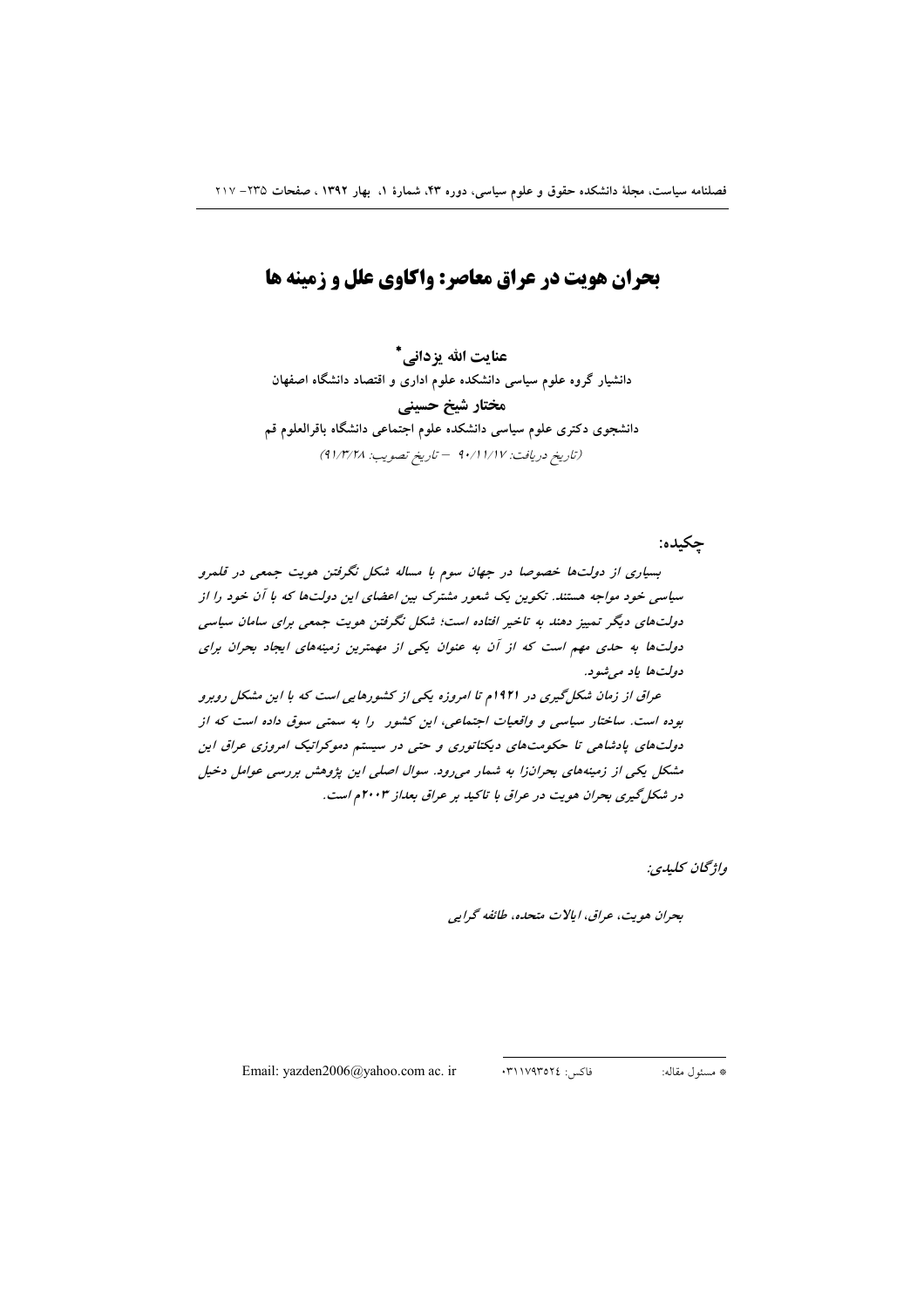#### مقدمه

تاریخ عراق حکومتهای مختلفی را تجربه کرده است. این کشور زمانی تحت قلمرو ساسانیان ایران بود و یک حاکم عرب اداره آن را بر عهده داشت با ورود اسلام به این سرزمین اعرابِ عشایر زیادی به دلیل وجود رودهای دجله و فرات به این سرزمین کوچ کردند و در اطراف رودها ساکن شدند. با اهمیت یافتن این سرزمین در دوره حکوت حضرت علی(ع) و دوره امویان و عباسیان، این کشور مرکز خلافت اسلامی قرار گرفت. با شکل گیری عثمانی، عراق نیز ضمیمه این کشور شد اما عثمانیها به دلیل تنوع قومی- مذهبی، بر تمام مناطق این سرزمین سلطه کافی پیدا نکردند. در حالی که عثمانیها به عنوان خلافت اسلامی حکمرانی می کردند اما مناصب سیاسی در عراق در دست اهل سنتِ حامی این دولت قرار داشت و دیگر گروهها از دستیابی به قدرت محروم بودند.

ورود انگلستان به صحنه سیاسی عراق و تلاش این کشور برای تحت الحمایه کردن عراق با واکنش گروههای عراقی مواجه شد. انگلستان تلاش میکرد تا در همسایگی عثمانی پایگاهی به دست آورد تا از فشارهای این دولت در اروپا بکاهد. اشغال بصره در سال ۱۹۱٤م توسط انگلیسیها ادامه پیدا کرد و در سال ۱۹۱۸تمام این کشور به اشغال انگلستان درآمد انگلیسیها سعی کردند با وارد کردن تعداد زیادی هندی به جنوب عراق و اعلام نصب یک حاکم انگلیسی برای این کشور به اهداف خود در خلیج فارس دست یابند و راه عثمانی برای رسیدن به این منطقه استراتژیک را محدود کنند. عدم توجه انگلستان به ویژگیهای جامعه شناختی این سرزمین باعث مقابله علما و مردم در قالب انقلاب ۱۹۲۰م به رهبری آیتالله محمدتقی شیرازی و مردم در مقابل انگلیسی ها شد.

با شکست انقلاب، انگلیسیها یکی از پسران شریف حسین حاکم مکه را که در بین مسلمانان از مقبولیت خاصی برخوردار بود برای حکمرانی بر عراق انتخاب کردند. دولتهای سلطنتی شکل گرفته اغلب براساس منافع اهل سنت در این کشور عمل کرده و زمینه اختلافات در این کشور را شکل دادند. به تدریج با شکل گیری حکومتهای کودتایی، اختلافات شیعه و سنی به مقابله حکومت مرکزی با کردها نیز کشیده شد مقابله با ترکمنها و مسیحیان در برهههای تاریخی در این کشور معادلات قومی مذهبی را به شکل پیچیدهای رقمزده است.

شکل گیری یک حکومت ملی و داشتن اقتدار در حوزه داخل، نیاز به داشتن یک احساس جمعی واحد نسبت به آن سرزمین دارد. جمع شدن گروههای مختلف در یک سرزمین تحت یک حکومت و داشتن یک کشور واحد تنها با شکل گیری یک هویت ملی ممکن است که گروهها علیرغم داشتن اعتقادات گروهی، در قالب ملی نیز به یک دولت ملی اعتقاد داشته باشند و هويت خود را در قالب آن تعريف كنند.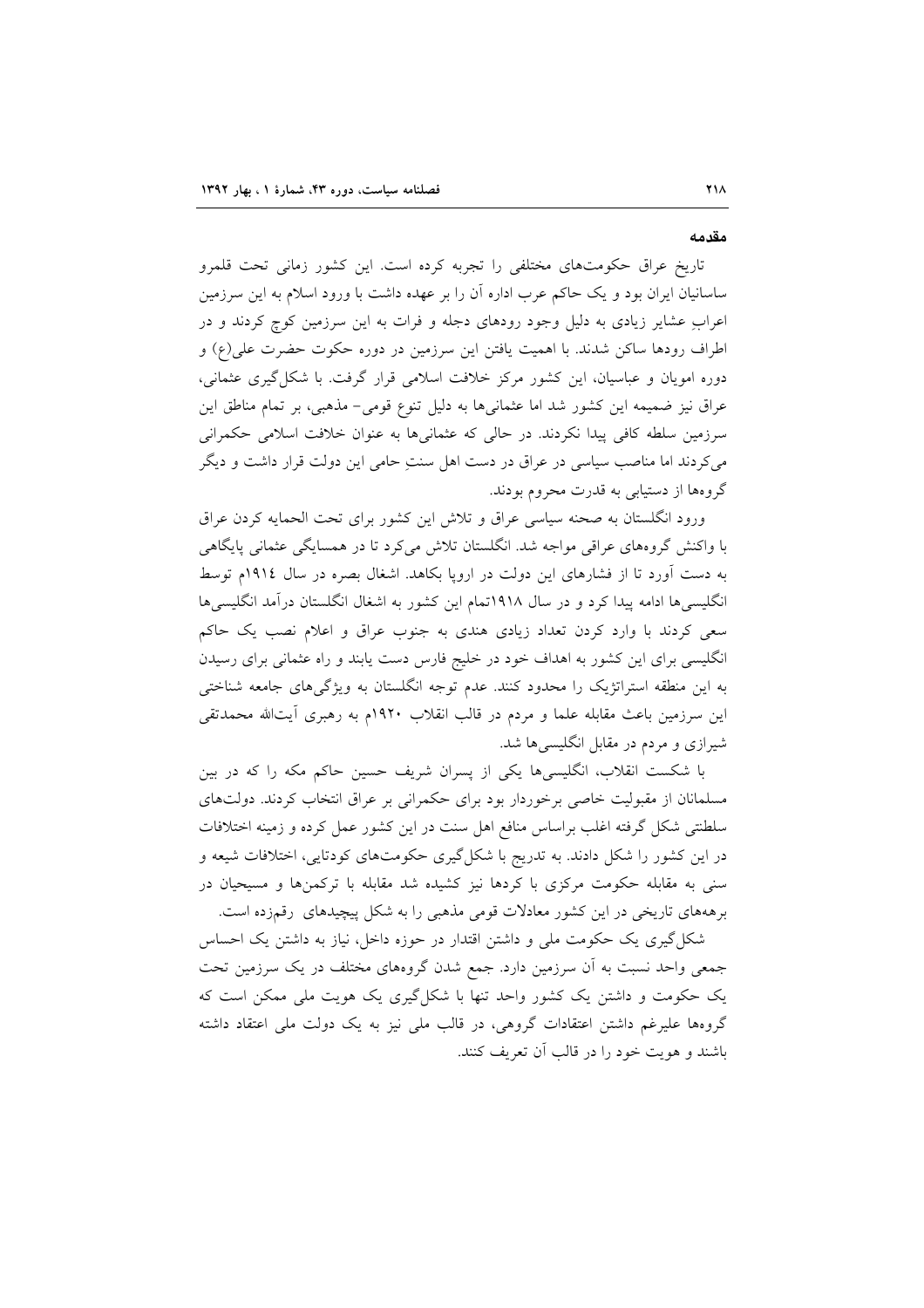به وجود نیامدن این هویت ملی در عراق از عوامل زیادی ناشی می شود که ریشه در تاریخ و دولتهای گذشته این کشور دارد. مفروض این مقاله ضرورت شکل گیری هویت ملی برای موفقیت یک دولت مدرن است و با این مفروض به دلایل عدم شکل گیری این هویت در عراق می پردازیم که این کشور را با یک بحران داخلی تحت عنوان بحران هویت مواجه کرده است.

#### چارچوب نظری

اصطلاح بحران هويت از دو كلمه، بحران و هويت تركيب شده كه بحران Crisis از ريشه یونانی و به معنای قضاوت و لحظه حساس است. بحران، حالت و فرایندی است که با آن تعادل ناپدید میشود و از انتقالی نسبتاً اجتناب ناپذیر به سوی شرایط و اوضاعی دیگر خبر میدهد (بیرو، ۱۳۷۰ :۷۳). از منظر سیستمی نیز بحران به وضعیتی اطلاق میگردد که نظم سیستم اصلی یا قسمتهایی از آن [سیستم فرعی] را مختل کرده و پایداری آن را بر هم زند (تاجیک، ٦١٢: ١٣٧١. كلمه هويت نيز در عربي شكل يافته از هو، ضمير منفصل مفرد مذكر غايب و ال تعریف است و به معنای اتحاد با ذات بکار میرود (المنجدفیالغه، ۱۹۸۶ :۷۷۸) و در اصطلاح عبارت از مجموعه خصوصیات و مشخصات اساسی اجتماعی، فرهنگی، روانی، فلسفی، زیستی و تاریخی همسان است که به رسایی و روایی بر ماهیت و ذات گروه، به معنی یگانگی یا همانندی اعضای آن با یکدیگر دلالت کند و آنها را در یک ظرف زمانی و مکانی معین به طور مشخص و قابل قبول و اگاهانه از سایر گروه ها و افراد آن متمایز سازد (الطائی،۱۳۷۸: ۱۳۹ ) .

هر چه در چارچوب یک گروه شباهتها بیشتر و نزدیکتر باشد حالت یگانگی بیشتر خواهد بود. در تعریف هویت حداقل از سه علم کمک گرفته می شود یکی حوزه جامعه و گروههای تشکیل دهنده آن است که علم جامعه شناسی به آن میپردازد دیگری مربوط به احساسات افراد است که در علم روانشناسی مورد بررسی قرار میگیرد و در نهایت موضوع فرد در درون گروه است که روانشناسی اجتماعی به آن می پردازد (الطائی، ۱۳۷۸: ۱٤۰-۱٤۱).

لوسین دبلیو پای بحرانهای سیاسی را به پنج دسته تقسیم میکند: بحران هویت، بحران مشروعیت، بحران مشارکت، بحران نفوذ و بحران توزیع (سیفزاده ۱۳۷۰ :۱۷۳). بحران هویت وقتی رخ میدهد که یک جامعه دریابد که آنچه را که تاکنون بطور دربست و بی چونوچرا به عنوان خودِ جمعیاش پذیرفته است تحت شرایط تاریخی جدید دیگر قابل پذیرش نیست. برای اینکه نظام سیاسی بر اساس تغییر در قلمرو، شدت، اشکال ساختاری یا رویدادی، خود به سطحی جدید از عملکرد دست پابد، ضروری است که مشارکت کنندگان در نظام را از نو تعریف کنند، کی هستند و چگونه با کلیه دیگر نظامهای سیاسی یا اجتماعی تفاوت دارند.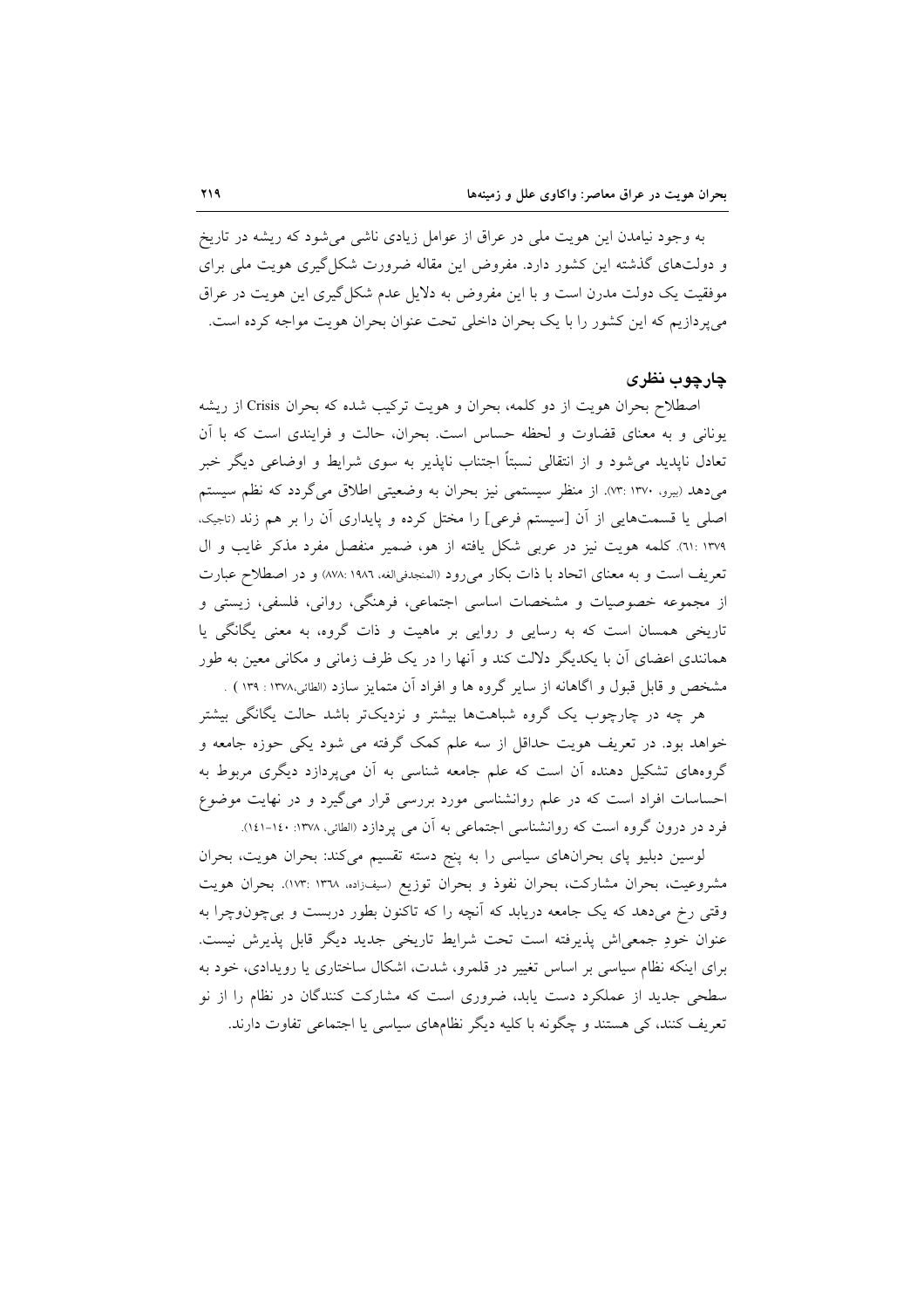چهار شکل اصلی از بحران هویت وجود دارد: اولین نوع بحران مزبور به احساسات مربوط به سرزمین و روابط فضای جغرافیایی با احساسات ناسیونالیستی ارتباط می یابد. دومین شکل آن وقتی رخ میدهد که ساختار اجتماعی و به ویژه تقسیمات طبقاتی چنان گسترش یابد که مانع وحدت ملی گردد. سومین صورت آن با تعارض بین هویتهای فراملی و تعهد به یک هویت ملی مشترک سروکار دارد. چهارمین شکل بحران هویت در اثر پیامدهای روانشناسانه تغییر اجتماعی سریع و احساسات دوگانه نسبت به بیگانگان ایجاد میشود (پای، ۱۳۸۰ :۱۷۰و ۱۷۱).

هويتها را نمي توان به شكل ماهوى، يعني جدا از بستر اجتماعي آنها تعريف كرد آنها ذاتاً اموری رابطهای[ند و باید به عنوان مجموعهای از معانی تلقی شوند که یک کنشگر ً با در نظر گرفتن چشم انداز دیگران یعنی به عنوان یک ابژه اجتماعی به خود نسبت میدهد. هویتهای اجتماعی برداشتهای خاصی از خود در رابطه با سایر کنشگران نشان میدهند (مشیرزاده، ۱۳۸٤: ۳۳۲) شکل نگرفتن احساس واحد جمعی در بین گروههای مختلف عراق زمینههای زیادی دارد که منجر به شکل نگرفتن هویت واحد شده و در نهایت این کشور را با بحران هویت مواجه كرده است.

#### اھم**یت جغ**رافیایی عراق: بررس*ی* مختصر

شناخت عراق منوط به شناخت جغرافیا و ساکنان آن است. این سرزمین در زمان قدیم بینالنهرین نامیده می شد و این نام گذاری به دلیل قرار گرفتن این منطقه بین دو رود دجله و فرات بوده است. درحال حاضر حدود ٢٤ ميليون نفر جمعيت دارد. در شمال، اين كشور به ارتفاعات زاگرس در جنوبِ ترکیه و غرب ایران منتهی می شود. آب و هوای ً منطقه شمالی سرد و شغل اصلی مردم آن کشاورزی است. حدود یک ششم از عراقبیها در این منطقه زندگی می کنند و اکثرا آنها کر دهای سنی مذهب هستند.

در مرکز عراق نیز اکثر مردم سنی مذهبند و در شهرها و مکان هایی نزدیک دو رود دجله و فرات به زراعت مشغولند و آب و هوای این منطقه بر عکس شمال، گرم و خشک است. در جنوب عراق به مرکزیت بصره اکثر مردم شیعه هستند و به دلیل نزدیکی به ایران و هماهنگی مذهبی، ارتباطات نزدیکی با این کشور دارند و جمعیت این منطقه به ١٥ میلیون نفر می رسد. در غرب این کشور صحرا و کویر وجود دارد و به دلیل خشکی دارای سکنه و زراعت نیست و این صحراً به اردن و سوریه و از سمت دیگر به عربستان میرسد (ماکففرن ۳۰۰۱ :۳٤) دولت عراق در سال ۱۹۲۱ به وسیله بریتانیا و از ضمیمه شدن سه ایالت تابعه عثمانی ها یعنی بصره، بغداد و موصل شکل گرفت. در زمان عثمانی این سه ایالت دارای قانون و شیوه اداری خاص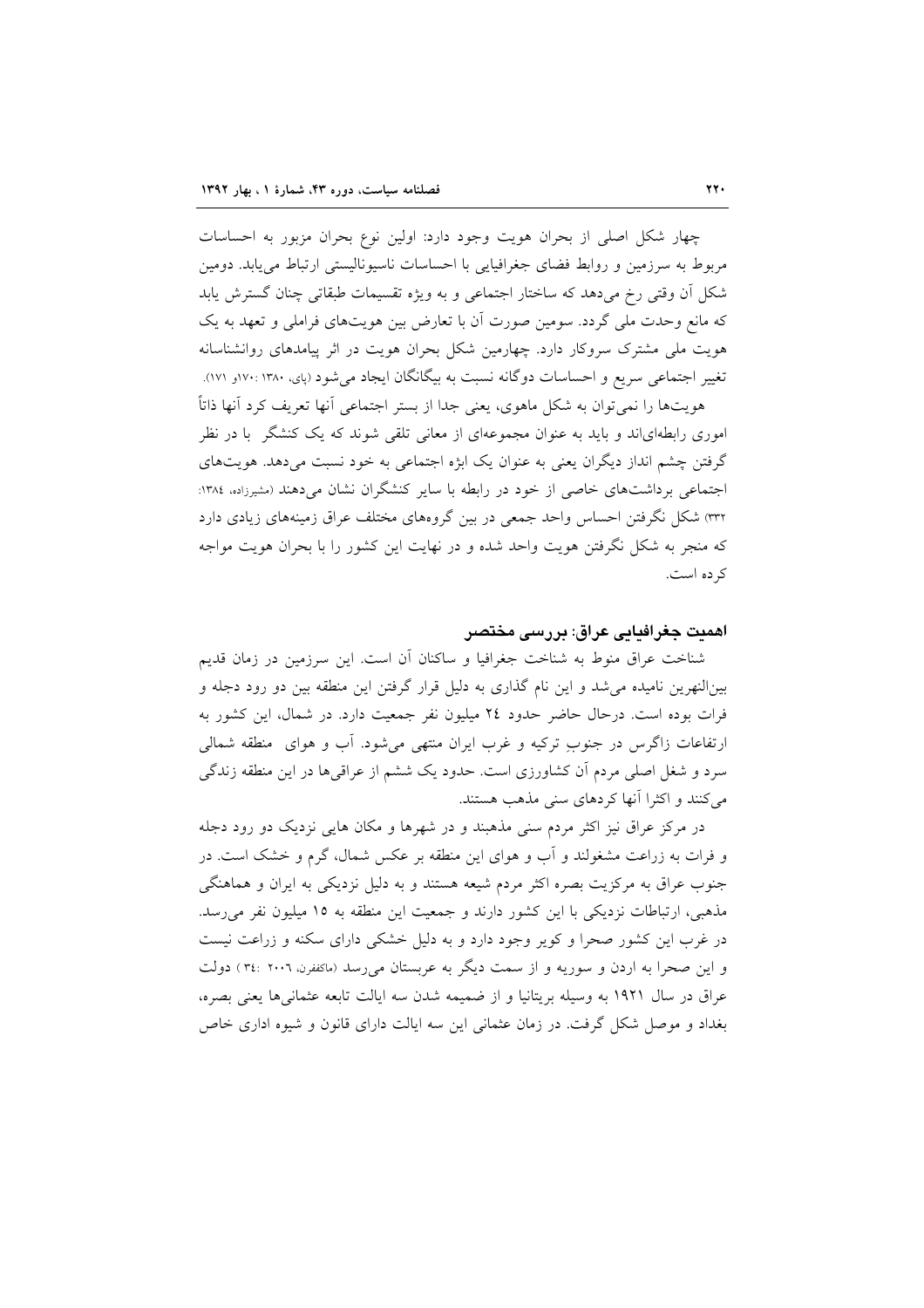خود و تحت نظر دولت عثمانی بودند و امروزه در این کشور ۸۰ درصد به زبان عربی و ۲۰ درصد به زبان کردی تکلم می کنند (همان، ۲۰۰۲: ۳۸) .

این کشور از لحاظ جغرافیایی در منطقه حساس خاورمیانه قرار دارد و به دلیل موقعیت استراتژیک آن، وقوع هر حادثهای در عراق دیگر بازیگران منطقهای و حتی بین|لمللی را نیز متاثر می کند بعد از بحران اشغال کویت توسط عراق و ایجاد ائتلاف بین|لمللی برای اخراج آن، این کشور با محدودیتها و محرومیتهای بین المللی زیادی موجه بوده است و سازمان ملل و قدرتهای بزرگ مانند ایالات متحده در این کشور به نقش آفرینی پرداختهاند. با حمله امریکا در سال ۲۰۰۳م این کشور وارد مرحله جدیدی شد که بازیگران منطقهای مانند ایران، عربستان و ترکیه به دلیل منافع ملی خود نسبت به اینده آن حساس هستند. ویژگیهای قومی – مذهبی داخلی و موقعیت جغرافیایی این کشور، حوادث آن را با همسایگان و بازیگران بین المللی گر هز ده است.

### تاريخ بحران هويت در عراق

روش حکومت های استبدادی هماهنگ کردن جامعه با ایدئولوژی مورد نظر خود است و در این راه از به کارگرفتن خشونت و حذف گروههای قومی مذهبی نیز ابایی ندارند آنها با کاربرد خشونت و عدم توجه به واقعیات جامعه سعی در شکل دادن یک هویت واحد دارند و از هویتهای فرعی در جامعه چشم پوشی کرده و در صورت مقاومت به سرکوب آن نیز می پردازند. حتی در صورتی هویت فرعی، اکثریت افراد جامعه را نیز پوشش دهد در حکومتهای استبدادی مورد توجه قرار نمی گیرد.

دولتهای حاکم بر عراق که بر تودههای عظیم مذهبی حاکم بودند اگرچه مشروعیت مذهبی نداشتند بلکه با عدم مشارکت دادن مردم، مشروعیت سیاسی نیز پیدا نکردند (خرمشاد، ۱۳۹۰: ۱۲۹ ) حتی در زمانی که این کشور تحت اداره عثمانی قرار داشت به واقعیت جامعه عراق توجه نشد وحاکمان به نمایندگی از خلیفه سنی مذهبِ عثمانی بر این کشور حکومت می کردند و گروههای دیگر در شکل گیری هویت ملی نقش نداشتند بعد از استقلال نیز استثمار انگلستان و بعد از آن حکومت های کودتایی پی در پی در این کشور به نفع ایدئولوژی طبقه مسلط عمل کردهاند و با مشارکت ندادن تمام جامعه مانع از بوجود آمدن یک حس جمعی واحد در این کشور شده اند.

عامل مهمی که در شکل گیری هویت ملی در یک کشور نقش اساسی بر عهد دارد نقش نخبگان در هدایت جامعه به سمت احساس جمعی کردن در قالب یک ملت است. اساسی ترین نقش نخبگان سیاسی در پویش نهادینگی سیاسی و بسط حوزه سیاست؛ مشروعیت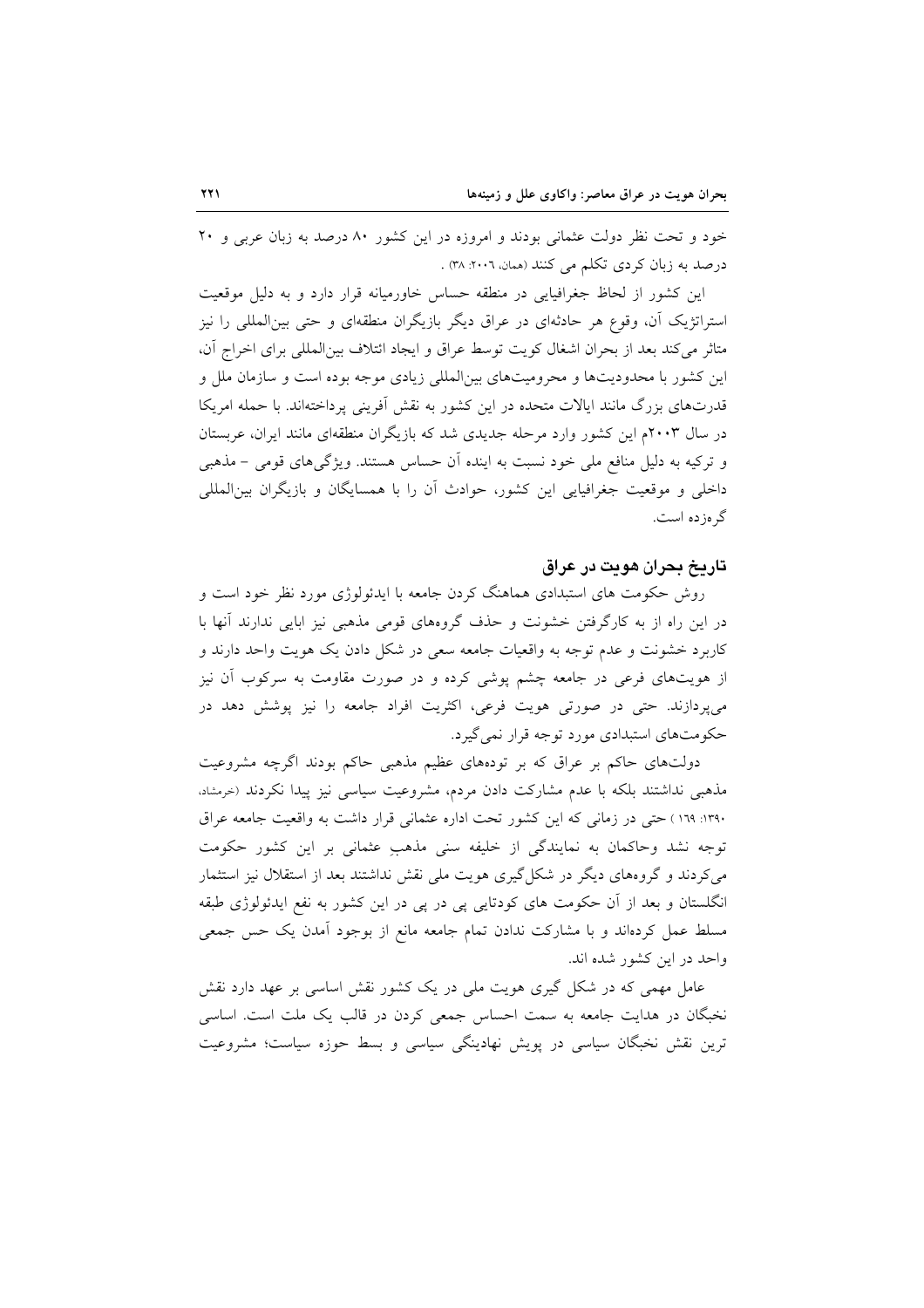بخشیدن به ارزشها و نهادهای جدیدی است که اصول و مبانی همکاری و همزیستی عمومی را تبیین می کنند و به پویش سیاسی خصلتی ملی- اخلاقی میبخشند (ازغندی،۱۳۷۹: ۲۰) نخبگان که به شکل گیری این همزیستی عمومی کمک میکنند گاهی نخبه فکری و گاهی در نقش نخبه ابزاری عمل میکنند که اجماع این دو گروه در شکل گیری یک اجماع درونی نقش اساسی دارد. در تاریخ سیاسی عراق بین نخبگان درون قدرت و خارج از قدرت اعم از ابزاری و فکری این اجماع بوجود نیامده است تا براساس این اجماع به جهت دهی جامعه پرداخته شود. دلیل عمده اختلاف نخبگان در عراق تبعیت آنها از ایدئولوژی های متفاوت است به طوری که عده ای از نخبگان خواهان ایدئولوژی های غربی، عدهای مذهبی، ملی و حتی دینی هستند این اختلاف باعث شکل نگرفتن یک روح جمعی در این کشور حول دولت ملی عراق شده است (سليم،٢٠٠٣:٤٢).

به عنوان نمونه اجرای دیکتاتوری در دوره صدام حسین از چهار طریق اجرا می شده است که براساس سلسله مراتب، حاکمیت شخص رئیس جمهور بر حزب بعث، حزب بعث بر اقلیت سنی و اعراب سنی بر شیعیان و کردها اعمال میشد که عمدتاً خود را در توزیع اقتدارآمیز ارزش۵ا و مواهب جامعه باز تولید می کرد. رسمیسازی هویت عربی به عنوان تنها هویت در عراق، از طریق پاکسازی قومی شیعیان و کردها، سلب تابعیت عراقی، اسکان اعراب سنی در مناطق حساس مانند کرکوک، سرکوب حوزه های علمیه شیعه بوسیله حزب بعث و با امنیتی کردن جامعه از طریق دستگاههای امنیتی و ارتش صورت میپذیرفت. ضمن انکه ترکیب قومیتی این دستگاهها و سازمانها نیز غالباً و عمدتاً شامل قبایل و طایفههای سنی مذهب می شد (al-marashi,2002:57) . تاریخ سیاسی عراق از زمان شکل گیری تا امروزه شاهد بحران هویتی در این کشور بوده است که دولتهای شکل گرفته در هر زمان به دلیل وابستگیهای قومی و مذهبی نتوانسته و یا نخواسته اند به حل این مشکل کمک کنند و با محروم ماندن گروههای زیادی از منافع قدرت در این کشور این مشکل به تدریج پیچیدهتر و حل آن سخت تر شده است.

# موانع شکلگیری هویت ملی بعد از ۲۰۰۳

با حمله ایالات متحده به عراق در سال ۲۰۰۳م این کشور ساختارهای سیاسی گذشته را از دست داد و تمام نهادهای سیاسی اجتماعی که بر اساس ایدئولوژی حزب بعث ایجاد شده بود از بین رفت و این کشور وارد مرحله جدیدی شد. گذار به دموکراسی در عراق از ۲۰۰۳ آغاز شد و با تدوین قانون اساسی در ۲۰۰۵م و برگزاری انتخاباتهای متعدد بر اساس آرای مستقیم مردم به سطح قابل قبولی از مشارکت سیاسی منجر شد. بسیاری از بحرانهای عراق از جمله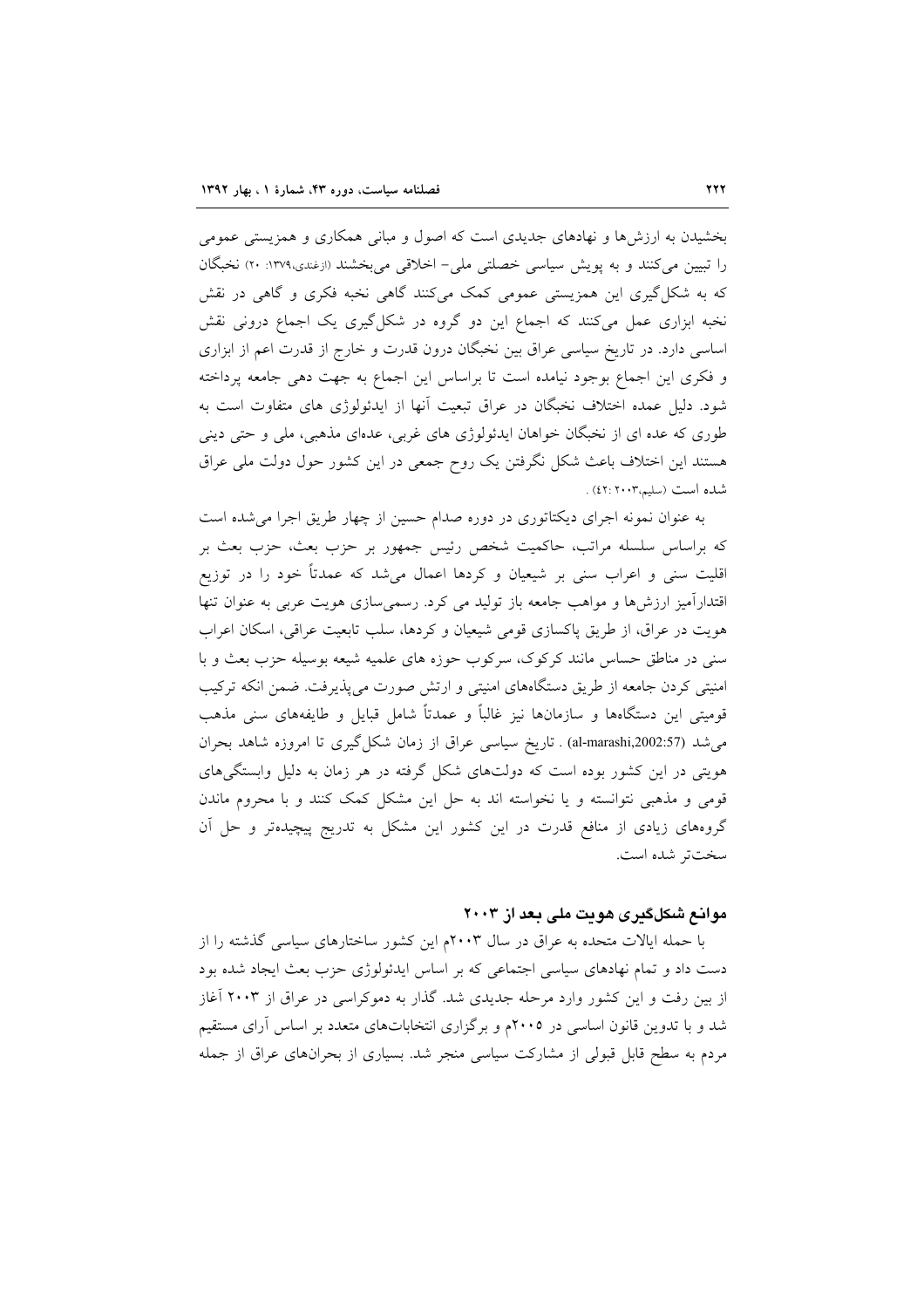بحران مشروعیت، مشارکت، توزیع و نفوذ یا حل شد و یا در مسیر اصلاح قرار گرفت اما شکل گیری یک هویت واحد در این کشور بر اساس شعور جمعی ناکام مانده است و موانعی وجود دارد که بعد از ۲۰۰۳ هنوز مهمترین عوامل شکل گیری بحران هویت در این کشور هستند که مهمترین آنها عبارتند از:

## ۱. عدم شکل گیری دولت قوی

با توجه به سابقه حزب بعث در این کشور و شکا دهی سامان سیاسی بسته و خفقانآمیز بر اساس آموزههای حزبی و کاریزمایی، پایههای دولت مدرن در عراق شکل نگرفته بود و در تاریخ سیاسی این کشور نیز همیشه کودتاهای پیدرپی و حکومتهای دیکتاتوری حول محور شخص بوده است. برای دستیابی چنین کشوری به دولت مدرن چالش های اساسی وجود دارد اولین مشکل اشغالی بودن این کشور است عراقبیها علی رغم سابقه حکومتهای دیکتاتوری در این کشور با حضور دولت اشغال کننده کنار نیامدهاند و در سابقه تاریخی آنها نیز مبارزه با استعمار انگلستان وجود دارد و با توجه به اکثریت مسلمان این کشور، وجود اشغالگران خارجی قابل پذیرش نیست و دولتی که قادر به بیرون کردن اشغالگران از کشور نباشد توانایی جمع کردن افراد و مجتمعات و گروه های مختلف داخلی حول یک قانون را نخواهد داشت. جدایی این علایق اجتماعی، به مبادله دولت و فرد نخواهد انجامید (بادی، ۱۹۹۲: ٦٦ ) و یکی از نتایج وجود اشغالگران در این کشور عدم تمییز بین حکومت و دولت است (حریق،۲۰۰۱،۱۶۹) در چنین کشوری امکان فساد مالی فراهم است و روابط پنهانی قدرت و ثروت تعیین کننده ترین ضابطه خواهد بود و در قراردادهای اقتصادی مهم در این دولتها رد پای دولت اشغالگر مشاهده می شود.

بعد از سال ۲۰۰۳م نخبگانی که در عراق به حکومت رسیده اند نیز سیر طبیعی رشد را طی نکرده اند بلکه آنها مدیون دگرگونی سریع شرایط و اشغال این کشور توسط آمریکا هستند و به قدرت رسیدن آنها تابعی از جهت گیری فردی و گروهی آنها در مقابل ایالات متحده بوده است (سعد،۲۰۰۹: ۱۸۸)

# ٢.حالش های امنیتی

ارتش در یک کشور نشان اقتدار و مایه ارامش و افتخار آن ملت است و نبود ارتش در یک کشور از ضعف دولت حکایت دارد در سال ۲۰۰۳ پل برمر در یک اقدام انحلال ارتش عراق را اعلام کرد در حالی که تنها ۲۰درصد ارتش از مشارکت در جنگ اسیب دیده بود به طوری كه برمر در مصاحبه با نشريه شرق الاوسط عربستان گفت: انحلال كامل ارتش عراق حرف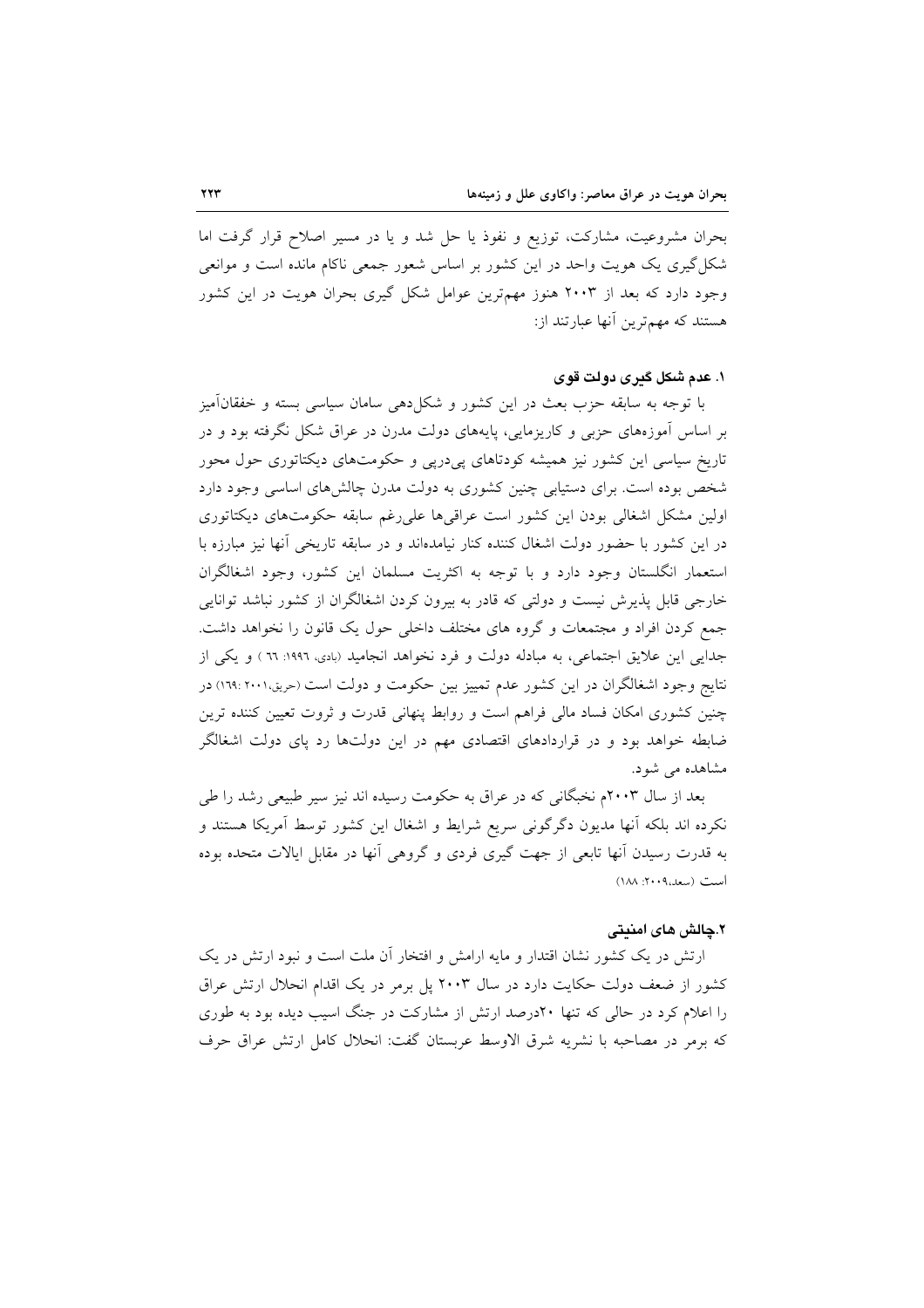صحیحی است و اکنون ارتشی اصلا وجود ندارد (حسیب الغالبی، ۲۰۰۷: ۲۳۹). در این صورت کشور اشغال شدهای وجود داشت که ارتشی برای برقراری امنیت در اختیار نداشت و مهمتر از آن روند انتقال قدرت به کندی پیش میرفت و با دخالت بازیگران منطقهای و بین|لمللی امکان اجماع در مورد ساخت دولت وجود نداشت. از طرفی نبود امنیت در یک کشور جنگ زده توجیهی برای حضور نیروهای خارجی در این کشور را فراهم می کرد. با آموزش امریکاییها شکل گیری ارتشی جدید با امکانات و زیر ساخت های جدید نسبت به ارتش منحل شده اغاز شد که در بلند مدت هم از لحاظ اطلاعات و نیازمندی امکانات در خدمت منافع این کشور باشد و امریکاییها در زمان حضور در عراق اذعان میکردند که نیروی عراقی کافی برای جايگزيني انها وجود ندارد (ه: 2007/2007)Cloud, پس براي اموزش نيروي جديد بايد از سوي آمریکا برنامه ریزی شود.

مشکلات شکل گیری ارتش مقتدر در عراق را میتوان وجود گروه های نظامی و شبه نظامی در این کشور، انگیزههای حزبی و طائفی در ارتش، وجود نظامیان خارجی و نبود امکانات بومی دانست (جعفر ضیاء٢٠٠٥: ٢٥٣) که زمینه نفوذ امریکاییها را در این ارتش فراهم میآورد. امروزه عراق یکی از ضعیفترین نیروهای نظامی در بین کشورهای منطقه را داراست. این درحالی است که حافظه تاریخی این کشور ارتش منسجم و قوی عراق در برههای از زمان را به یاد دارد که خواهان رهبری مدیریت امنیت در منطقه بود به طوری که در سال ۲۰۰۸توان نظامی حکومت خودمختار کردستان با دارا بودن ۱۵۰ هزار نیروی نظامی و امکانات تسلیحاتی به مراتب بهتر از دولت مرکزی این کشور براورد شده است (مجموعه من الباحثین، ۹٤:۲۰۰۸).

آموزش نظامیان جدید عراقی نیز نیاز به یک شیوه اموزشی واحد در این کشور دارد که از یک استراتژی نظامی بومی و خاص این کشور ناشی شود در حالی که این استراتژی واحد وجود ندارد و نیروهای عراقی به وسیله کشورهای مختلف با عقاید نظامی متفاوت آموزش میبینند. آموزش صحیح نکته مهمی است که باید سعی شود گردانها، نیروها و تیپهای مختلف به یک قومیت خاص تعلق نداشته باشند بازسازی ارتش در عراق به صورت حرفهای انجام نگرفته است بلکه ارتش براساس مناطق و طرز تفکر فرقهای ایجاد شده و نمیتواند براساس ملیت عمل کند (قهوه چی،۱۳۸٦ : ۱۰۲) براساس قانون اساسی عراق نخست وزیر، فرمانده کل نیروهای مسلح میباشد و ارتش باید یک نیروی ملی و فرا حزبی در این کشور باشد اما با سیستم پارلمانی انتخابات، نخست وزیر که رهبر یک حزب است رهبری را به دست می گیرد و ارتش و نیروهای نظامی نیز تحت تاثیر حزب مسلط خواهند بود و دوری ارتش از تاثیرات حزبی و سیاسی و قومی در این کشور غیرممکن خواهد شد.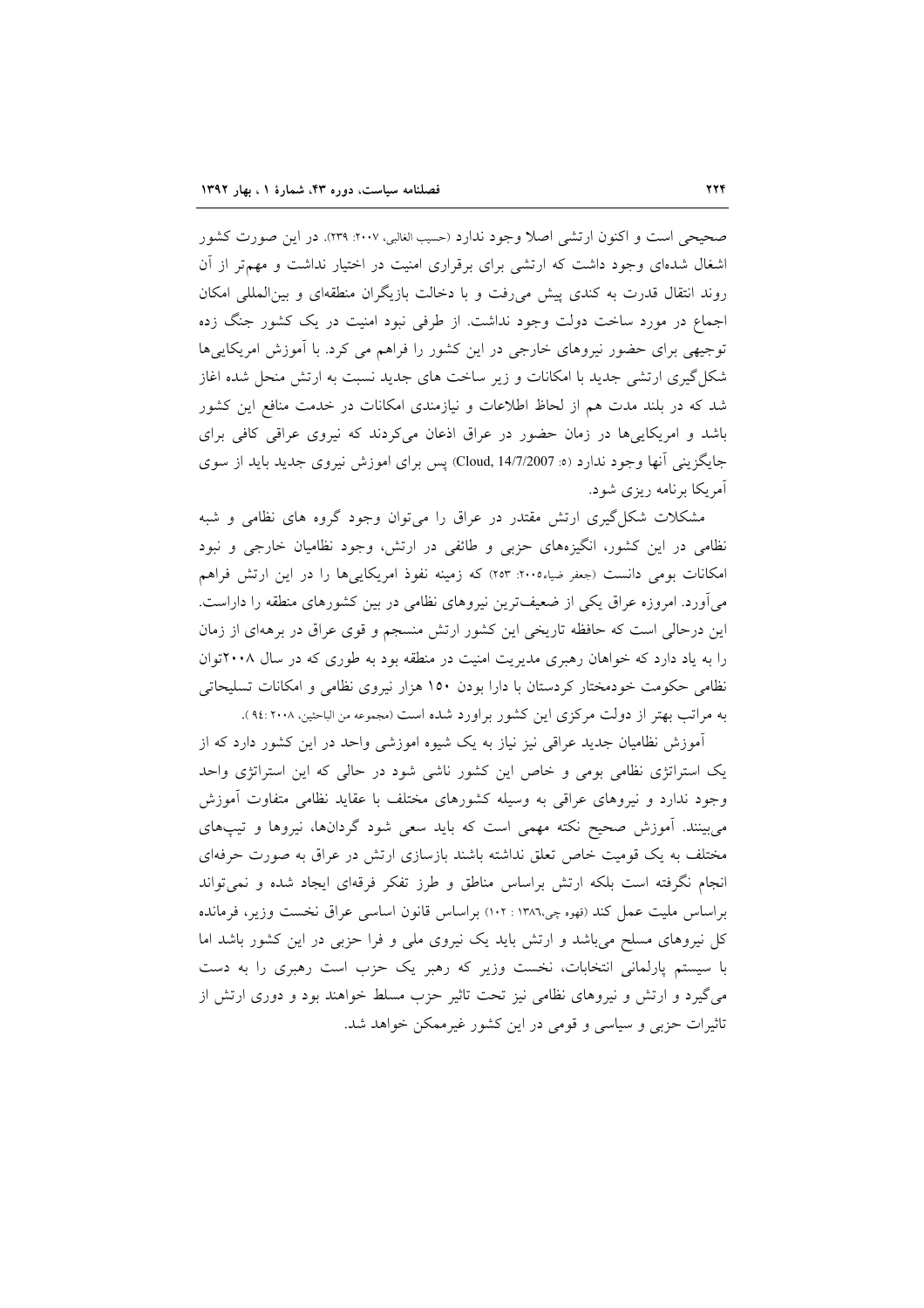#### ۳. طائفهگرائی

به لحاظ تاریخی بحث طائفهگرایی درعراق در دوره عثمانی به اوج خود رسید که منجر به اختلافات شیعه وسنی شد. عثمانیها در رقابت با صفویان در ایران به فشارهای خود به شیعیان عراق می افزودند و تقریبا تا کودتای۱۹۵۸عبدالکریم قاسم برضد حکومت پادشاهی در عراق این اختلاف کم و بیش وجود داشت اما بعد از کودتا، درگیری عبدالکریم قاسم با جنبش کردها به رهبری مصطفی بارزانی متغیر کردها را نیز وارد این اختلاف کرد. حزب بعث عراق در ۱۹٤۹توسط عدمای دانشجوی سوری که درعراق تحصیل می کردند؛ شکل گرفت، آنها با کودتا، دولت عبدالکریم قاسم را در ۱۹٦۲ سرنگون کردند و پس از او عبدالسلام عارف قدرت را به دست گرفت و پس از او نیز در ۱۹۲۲ برادرش عبدالرحمن عارف قدرت را در دست گرفت که دوران اوج قدرت بعثی ها بود.

نخستین کسی که بحث طائفی گری را به طور جدی مطرح کرد، عبدالسلام عارف بود. او گفته بود که ما بایست انقلاب را نجات داده و سه گروه، یعنی شیعیان، کردها و مسیحیان را مستاصل کنیم. از نگاه وی، دولت جدید میبایست انحصاراً در اختیار سنیان عرب باشد (جعفريان، ١٣٨٦: ٨٨)

طائفهگرایی مانع مهم شکل گیری یک دولت قوی در عراق بوده است و این عامل مانع از بوجود آمدن یک هویت واحد در این محدوده جغرافیایی شده است در حالی که در بقیه کشورها، ملت حول یک عامل وحدت بخش که هویت جمعی تمام افراد جامعه است شکل می گیرد در عراق علایق مذهبی و طائفهای هنوز مهمترین عامل اجتماعات انسانی است. در واقع این مشکل اساسی عقلانیت عربی است (الجواهری، ۲۰۰۰: ۹۰-۹۸)که در عراق نمود بیشتری دارد. در چنین فضای اجتماعی روی کار آمدن هر دولتی و عملکرد آن بر اساس همین دیدگاه تحلیل می شود و دیگر گروههای اقلیت یا خارج از قدرت، الزامات دولتی را بیشتر منافع گروه مسلط تلقی کرده و به آن نگاه ملی ندارند. به همین دلیل در عراق در صورتی که یک گروه مانند حزب علاوی نتواند قدرت را در دست گیرد از ائتلاف سازنده با دیگر گروه ها خوداری می کند و چون هویت ملی در این کشور شکل نگرفته، انگیزه کار جمعی و ائتلاف نیز وجود ندار د.

در پارلمان نیز طائفهگرایی به وضوح مشاهده میشود. با توجه به اختلافات گروههای قومی مذهبی، در بسیاری از موارد شکل گیری اجماع به سختی ممکن می شود و دلیل آن نیز در حقیقت طائفهگرایی سطح محلی است که به سطح پارلمان و دولت نیز سرایت میکند و در این پارلمان هویت ملی معنایی ندارد که انگیزه های محلی در آن ادغام شود و با آن هماهنگ گردد. در نتیجه در سطح ملی نیز همان رفتار محلی ارائه می شود و امکان توافق را از بین می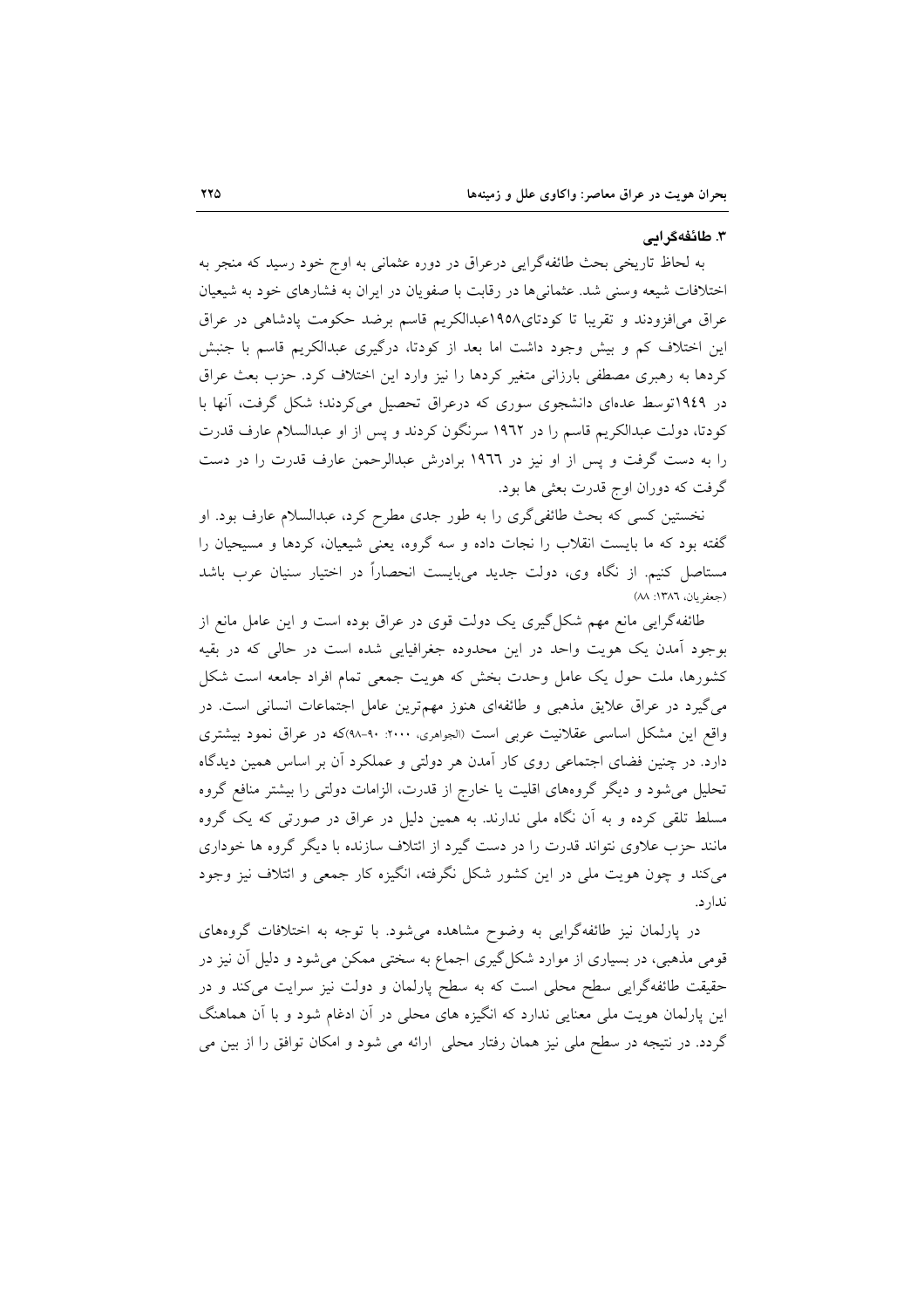برد. در چنین فضایی هرچند رای گیری صورت گیرد و پارلمانی نیز بوجود آید اما توانایی یک سویه کردن منافع این گروهها را نخواهد داشت (ثناء فواد، ۱۸۲:۲۰۰۱).

نتیجه طائفهگرایی قوی، دولت ضعیفی خواهد شد که به نفوذ دیگر بازیگران خارجی در این کشور منجر خواهد شد، به طوری که از بین ٦٠٠ کشتهای که با القاعده در عراق مرتبط بودهاند ٤١٪ از آنها سعودي و ليبيايي بودهاند *(استراتيجية أمريكية جديدة لدمقرطة الشرق* /*لأوسط، ۲۰۱۱)* که نشان از دخالت اتباع دیگر کشورها در عراق دارد. از دیدگاه ابراهیم بحرالعلوم وزیر نفت پیشین عراق، در یک تحلیل دقیق باید به این نکته توجه کرد که کشور مدرن عراق بر اساس طائفهگری شکل گرفته است و از طرف دیگر به خاطر اینکه انگلیسه ها میخواستند از کردها و شیعیان که در انقلاب ۱۹۲۰ شرکت داشتند انتقام بگیرند، آنها را از دسترسی به حکومت محروم کردند، بنابراین دولتهایی که از زمان شکل گیری عراق تا قبل از سقوط صدام روی کار آمدند، همگی نشان از فرقهگرایی داشتند (بحرالعلوم،١٣٨٦ : ٨٠).

## ۴. بازگشت عشایر به صحنه سیاسی عراق

درحالیکه در عراق قدیم، دولت در دوران سومریان، آشوریان، بابلیان و دوره اسلامی نیز در دوره امویها و عباسیها وجود داشته است اما در دوره عثمانیها این دولت دچار انشقاق شده است. عشایر این کشور به لحاظ تاریخی در سامان سیاسی نقش اساسی داشتهاند در دوره عثمانی این دولت تنها بر بغداد و مراکز شهرها تسلط کافی داشته است اما سلطه دولت مرکزی بر عشایر بر قرار نشده بود. قبایل مهمی مانند خزعل و بنولام و...هر کدام محدوده مشخصی برای خود داشتهاند و حتی ادارات و موسسات محلی برای رفع مشکلات خود تاسیس کرده بودند که از اختیار دولت مرکزی به دور بوده است (الحسینی، ۱۹۵۸: ۱۵٤: ۱

با اشغال عراق توسط بريتانيا در سال١٩١٧ اين كشور با چالش عدم وجود تعامل بين هویات متعدد در این کشور مواجه شد. انگلیسیها برای ایجاد این تعامل سعی کردند یک حکومت مرکزی قوی در بغداد شکل دهند و مناطق اطراف را از طریق به کار گرفتن نخبگان محلَّى اداره كنند (غسان، ١٩٩٩: ٣٢) اما با انقلاب ١٩٢٠ بر ضد انگليسي ها كه عشاير در آن نقش اساسی برعهده داشتند و مخالف سلطه بریتانیا در این کشور شده بودند با امتیازات زیادی از سوی بریتانیا مواجه شدند و کسب رضایت أنها برای این کشور اهمیت زیادی پیدا کرد که به قدرت یافتن عشایر در عراق منجر شد (مجموعه من الباحثین، ۲۰۰۸ : ۱۹۷) انگلستان تلاش داشت با وارد کردن هندیها به عراق این کشور را تحت الحمایه خود قرار دهد که با مخالفت مراجع از جمله میزا محمدتقی شیرازی قرار گرفت. نکته مهم آن است که قیام ۱۹۲۰ علیرغم انکه رهبران اَن از مجتهدان شیعه ایرانی بودند، اساسا یک نهضت عربی بود، زیرا به جز شیرازی و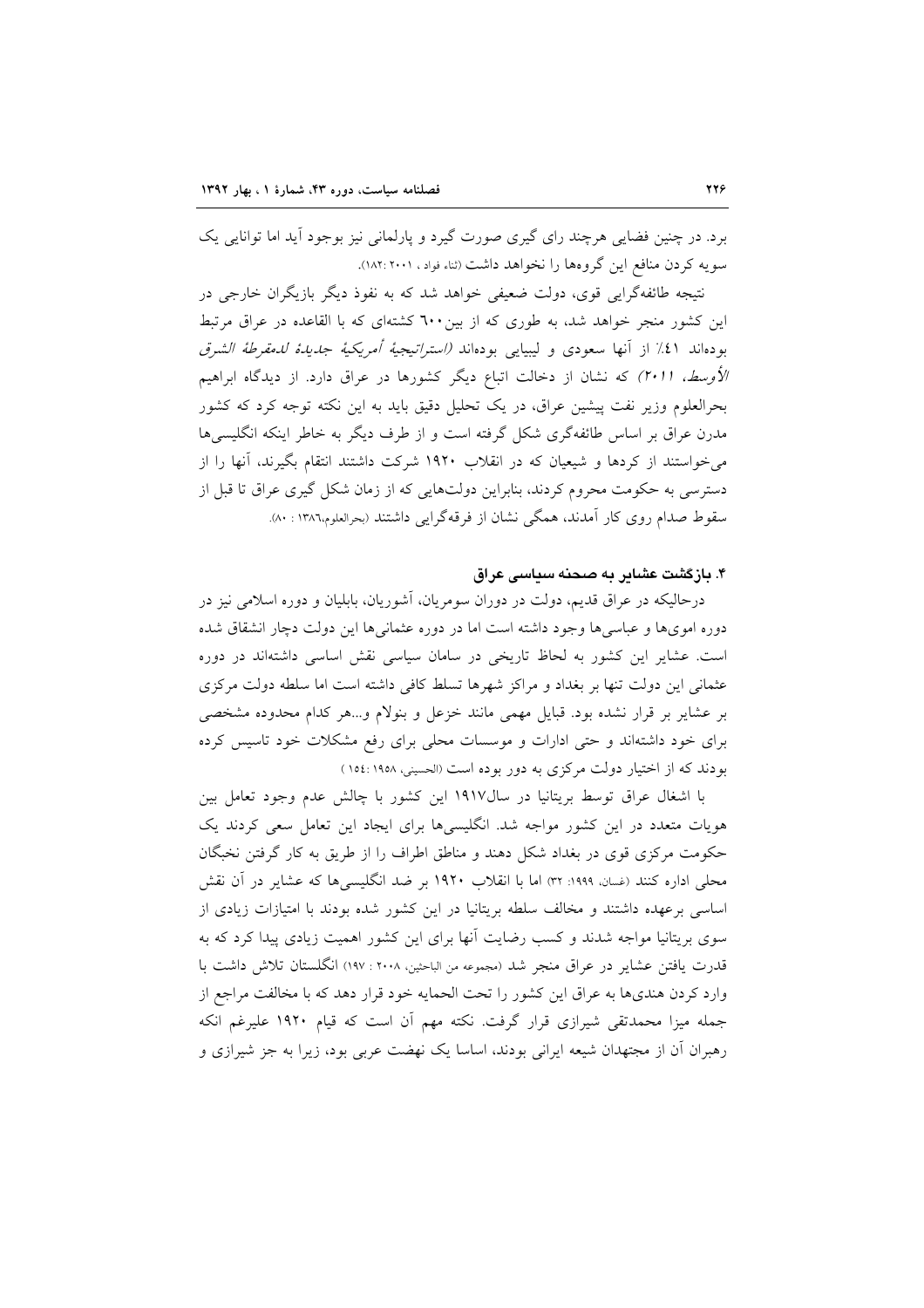شیخ الشریعه، عمده رهبران نهضت از سران شهرها و از اعراب و طوایف و عشایر بودند (جعفريان،١٣٨٦: ٧٠).

امریکاییها با از میان بردن دولت در عراق به ویژگیهای اجتماعی، فرهنگی و تاریخی این کشور توجه نکردند و نفوذ عشایر که ۷۰ درصد از مساحت عراق را در اختیار دارند؛ در نظر نگرفتند. با انحلال ارتش عراق، ساختارهای امنیتی که صدام حسین طی سه دهه بر اساس آن این کشور را به امنیت نسبی رسانده بود از هم پاشید و ساختار سیاسی و نظام اجتماعی این کشور که با سرکوب و اقتدار گرد هم امده بود با یافتن فضای باز و از بین رفتن سیستم سرکوبگرانه به حالت سابق بازگشت و تعهدات و علایق ملی سست بنیاد از بین رفت و انتساب به گروهها، احزاب، مذاهب و عشیره ها جایگزین آن شد. در سایه این وضعیت سیاسی جدید، سران طوایف و شیوخ عشایر که نفوذی در بین طائفه داشتند ملجا و مامن اعضای یر اکنده و غیر منسجم طائفهها شد و در ماههای اول، سران عشایر در بسیاری از مناطق با بوجود آوردن گروههای نظامی و شبه نظامی امنیت حوزههای تحت کنترل خود را بر عهده گرفتند و مسئولیتی در قبال اعضای وابسته به طائفه برای حل مشکلات امنیتی و اقتصادی احساس كردند (مجموعه من الباحثين، ٢٠٠٨ :٢٠٣ )

#### ۵. حضور اشغالگران

یکی از مسائلی که با روان سیاسی افراد و دولتمردان یک جامعه سروکار دارد حاکمیت بر درون مرزهای کشور است که با خدشه دار شدن آن مهمترین ارزش سیاسی یک کشور خدشهدار می شود. در صورت تکرار، این وضعیت به روان اجتماع رسوخ خواهد کرد و مردم در درون سیستم احساس استقلال و برابری با دیگر دولتها نخواهند داشت و تصمیمهای درون حکومتی را مستقل از فشارهای بیرونی نمیدانند.

با قدرت یافتن حزب بعث در این کشور یک دولت اقتدارگرا و متکی به شخص صدام حسین شکل گرفت که باخصوصیات ویژهای که داشت خصوصاً بعد از جنگ سرد مورد توجه بوده است (rear,2008: 163) و سیاستهای این دولت موجب شد دو بار مورد حمله آمریکا در طی چند سال قرار گرفت. حمله اول در سال ۱۹۹۱ و حمله دوم در سال ۲۰۰۳ انجام شد و با سرنگون شدن رژیم بعثی، این کشور وارد مرحله سیاسی جدیدی شد. ریچارد هاس ویژگیهای این دو حمله را چنین جمعبندی کرده است:

حمله اول یک تهاجم محدود بود که هدف آن فقط اخراج عراق از کویت بود، در حالی که حمله دوم تهاجمیتر و با هدف انهدام سیستم سیاسی موجود در این کشور انجام گرفت. جنگ اول در سطح بین|لمللی با قاعده دفاع از خود مورد پذیرش بازیگران و افکار عمومی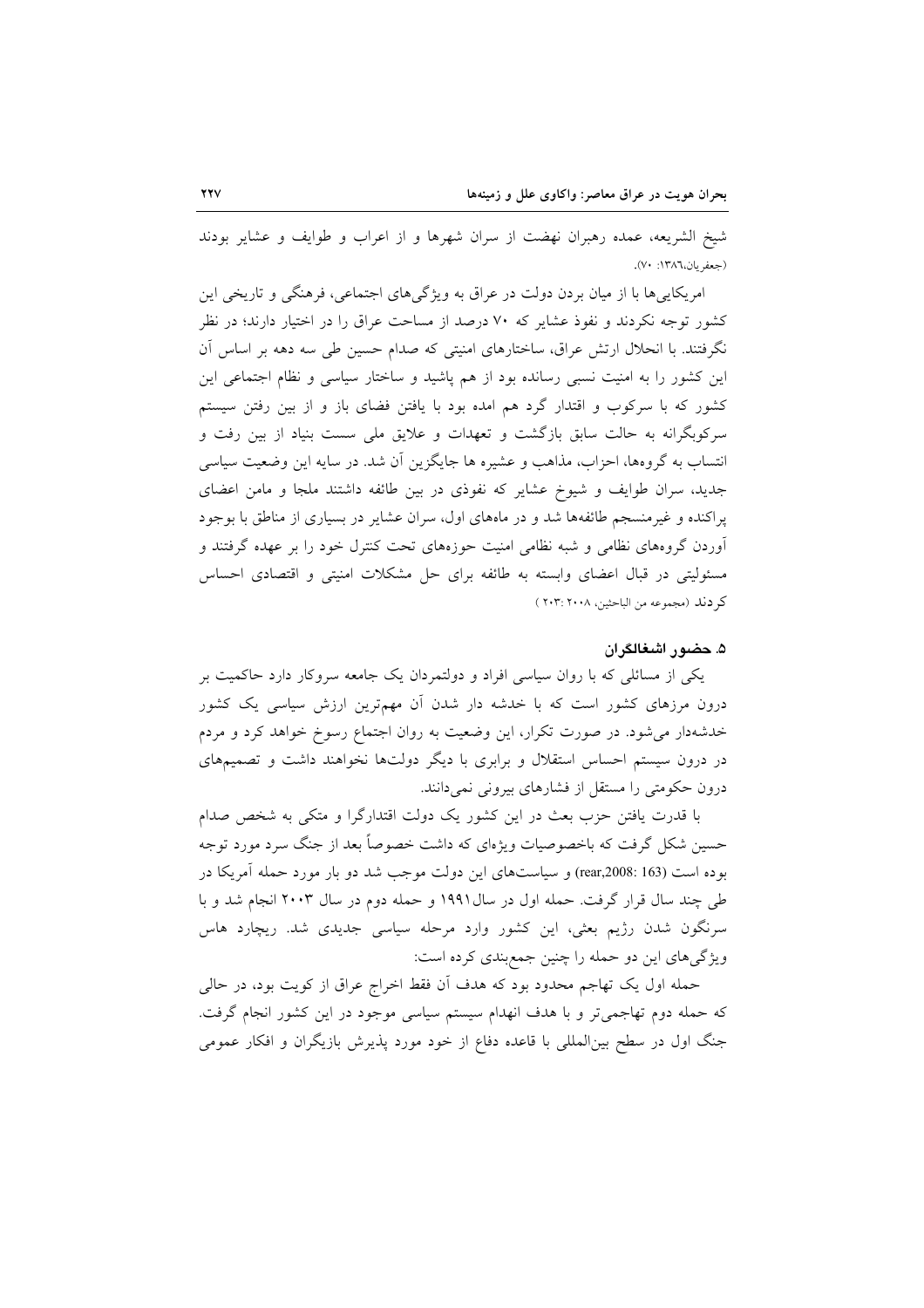جهانی قرار گرفت در حالی که جنگ دوم از نظر قانونی و سیاسی به این راحتی مورد پذیرش بازیگران و سازمانهای بین|لمللی قرار نگرفت. جنگ اول متعدد الاطراف بود که با مشارکت کشورهای زیادی همراه بود ولی جنگ دوم یک جنگ یک جانبهگرایانه بود (هاس، ۱۸: ۲۰۱۰ -۲۰).

نمود این تحقیر را در قراردادهای دو جانبه بین امریکا و دولت عراق می توان به خوبی شناسایی کرد؛ به طوری که در ماده دهم از قرار داد امنیتی دو کشور در مورد خروج نیروهای امنیتی امریکا از عراق آمده بود: "نیروهای آمریکایی براساس قوانین داخل امریکا، مجازند برای خرید لوازم و دریافت خدمات ضروری در عراق با پیمانکاران قرارداد منعقد کنند و در صورت نیاز به هر چیزی، می توانند آن را از هر منبعی که می خواهند تهیه کنند اما باید این اقدام با احترام به قوانین عراق و براساس قرارداد انجام شود" (وودورد، ۲۰۰۶: ۲۱۲). طبق این ماده دست امریکایی ها برای عقد هرگونه قرارداد اقتصادی در عراق باز بود و این مساله به معنای نقض حاکمیت اقتصادی عراق است که ایالات متحده در این کشور با هر شرکتی که دوست دارد بر اساس قوانین امریکا قرار داد امضاء کند و زمینه را برای نفوذ شرکتهای مورد نظر خود بدون اطلاع حكومت عراق فراهم كند.

تحقیرهایی که از حضور اشغالگران متوجه روان جامعه عراقی شده بود به حدی بود که عدنان پاچه چی وزیر خارجه اسبق عراق اعلام کرده بود: حقیقت این است که تمام عراقبی ها بدون استثناء خواهان خروج نیروهای خارجی از این کشور هستند و در نظر سنجی موسسه گالوپ نیز امده که ۸۱ درصد عراقیها به چشم اشغالگر به امریکاییها نگاه میکنند نه آزاد کنندهگان آنها(ماکففرن و بولک،۲۰۰:۲۰۰۱). در نهایت بر اساس قرار بین دو کشور، نظامیان امریکایی در پایان سال ۲۰۱۱ از عراق خارج شدند اما همچنان حضور شرکتهای امنیتی امریکایی موجب گسترش نفوذ امنیتی این کشور در عراق شده است.

#### ۱.۶ـختلافات درون گروهی

علیرغم اختلاف گروههای عراقی با یکدیگر، در داخل گروهبندیها و قومیتها و مذهبها نیز اختلافات وجود دارد. گروهی تحت تاثیر القاعده در عراق برای احیای خلافت اسلامی در این کشور تلاش میکنند عدهای لیبرال هستند و با مقتضیات دنیال امروز و ویژگی حکومتهای لیبرالی آشنایی دارند و خواهان اجرایی شدن آن در عراق هستند اما از پایگاه اجتماعی کافی برخور دار نیستند. مهمترین گروههای عراقی که شیعیان و سنیها هستند نیز مشکلاتی دارند که مانع شکل گیری انسجام درونی و در نهایت هویت واحد می شود.

به لحاظ جمعیتی مهم ترین گروه در عراق را شیعیان تشکیل میدهند و اعراب سنی نیز به لحاظ طائفی بعد از شیعیان، دومین مجموعه بزرگ این کشور محسوب می شوند و کردها با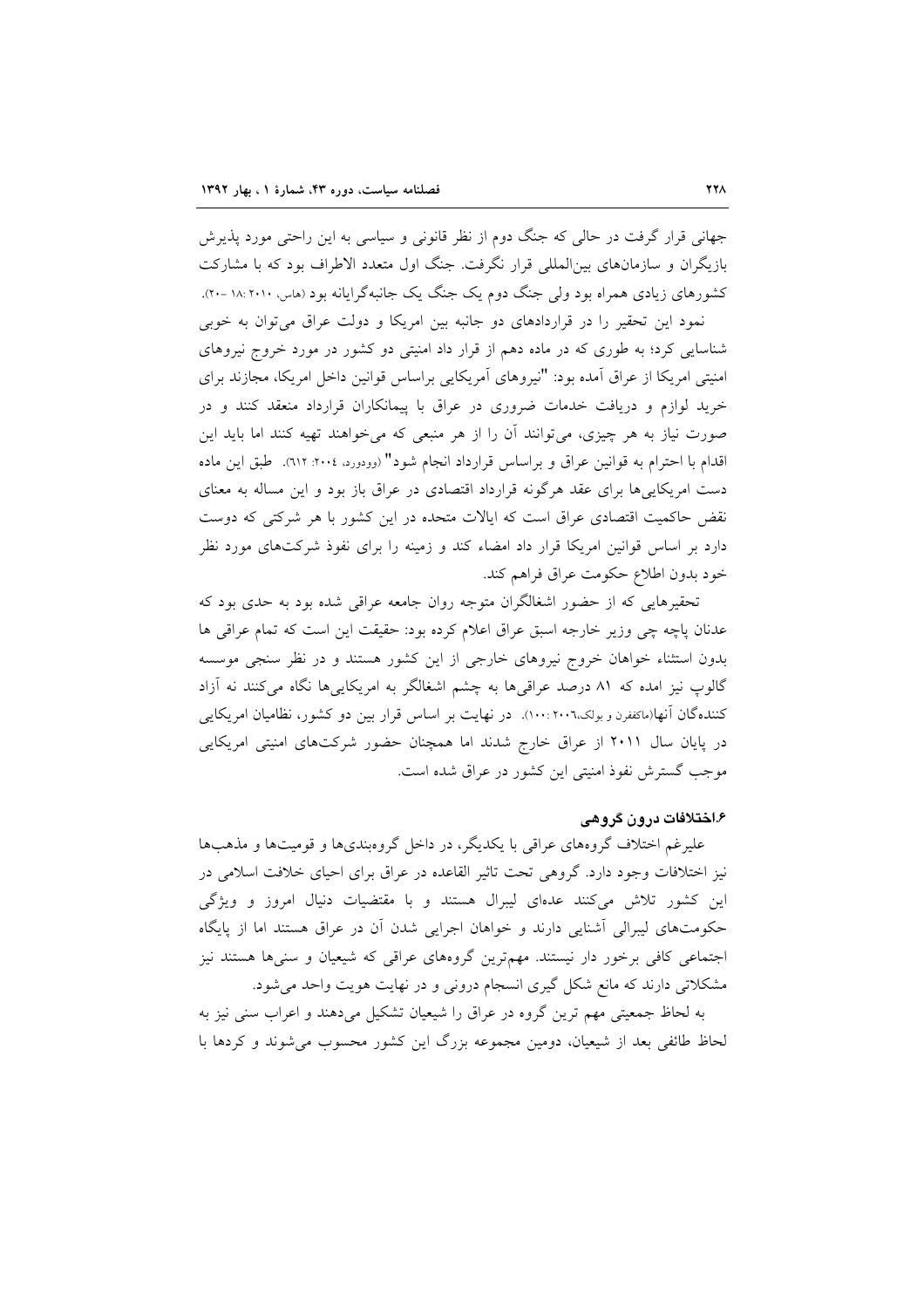حدود ۱۵درصد از جمعیت، سومین نیروی این کشور تلقی می شوند و اقلیتهای ترکمن و اشوریها که اغلب مسیحی اند حدود ۲درصد از عراق را شکل می دهند. این کشور بعد از روی کار آمدن حزب بعث در سال ۱۹۶۸ و صدام حسین در ۱۹۷۷به عنوان یک کشور مستقل در چند جنگ وارد شد در جنگ داخلی با کردها و جنگ خارجی با ایران و کویت و در سطح بینالمللی با اتحاد دولت ها در ۱۹۹۱ و ایالات متحده در ۲۰۰۳ روبرو بوده است.

هر چند در اشغال عراق، امریکاییها و انگلیسیها با مقاوت مردمی آنچنانی روبرو نشدند اما مقاومتهای مسلحانه قبل و بعد از اشغال در مثلثی شکل گرفت که اضلاع آن را بغداد، الرمادي و فلوجه شكل مى دادند و اغلب ساكنان اين مناطق را اهل سنت تشكيل مى دهند و منطقهای در مرکز عراق تلقی میشود. هر چند به طور پراکنده دیگر گروه های سیاسی از جمله گروه مقتدی صدر در نجف و برخی دیگر شهرها و شهرکهای شیعه نشین تحرکاتی بر ضد امریکایی ها داشتهاند اما مقاومتها بیشتر جهتگیری قومی و مذهبی داشته است. کردها، ترکمنها و اَشوریها نیز از اشغال امریکاییها حمایت کردند. امریکاییها بعد از سقوط صدام حسین و نیافتن سلاحهای شیمیایی در این کشور توجه خود را برای شکل دادن دموکراسی و انتقال قدرت در این کشور معطوف کردند و در این راستا دولت موقت شکل گرفت و مهمترین هدف آن شکل دادن مقدمات انتخابات بود که در آن برهه نیز اختلافات طائفهای بروز كرد و سنىها اغلب تاكيد بر تعويق انتخابات داشتند ولى شيعيان با همه اختلاف نظرهاى داخلی بر برگزاری انتخابات به موقع در این کشور اصرار می ورزیدند. اختلافات درون گروهی در عراق موجب انشعابات زیادی بین احزاب و گروههای قومی مذهبی شده است و این مسئله در بین کردها، سنیها و شیعیان مشاهده می شود.

## اختلافات درون گروهی شیعیان

شیعیان هرچند گروه اکثریت در عراق را در اختیار دارند اما مولفههای اختلاف زا بین آنها نیز وجود دارد که منبعث از مباحث طائفی گری و تحت تاثیر جامعه عراق است یکی از موضوعاتی که در عراق نقش مهمی در رویکردهای سیاسی شیعیان این کشور ایفا میکند؛ مرجعیت است که تا زمان فوت آیهالله خویی ایشان از نقش ممتازی در بین شیعیان و حوزههای علمیه و علما برخوردار بودند هرچند در مدتی نقش ایهالله شهید محمدباقر صدر به عنوان مرجع در بین روشنفکران شیعه برجسته شد اما به دلیل مرجعیت علمی ایهالله خویی، ایشان نقش اساسی در هدایت شیعیان را بر عهده داشت.

پس از فوت ایشان، مرجعیت به آیتالله سیستانی که از نظر فکری به ایهالله خویی نزدیک بود رسید ولی اعلام مرجعیت ایتالله سید محمد صدر که در ابتدا از سوی حکومت عراق نیز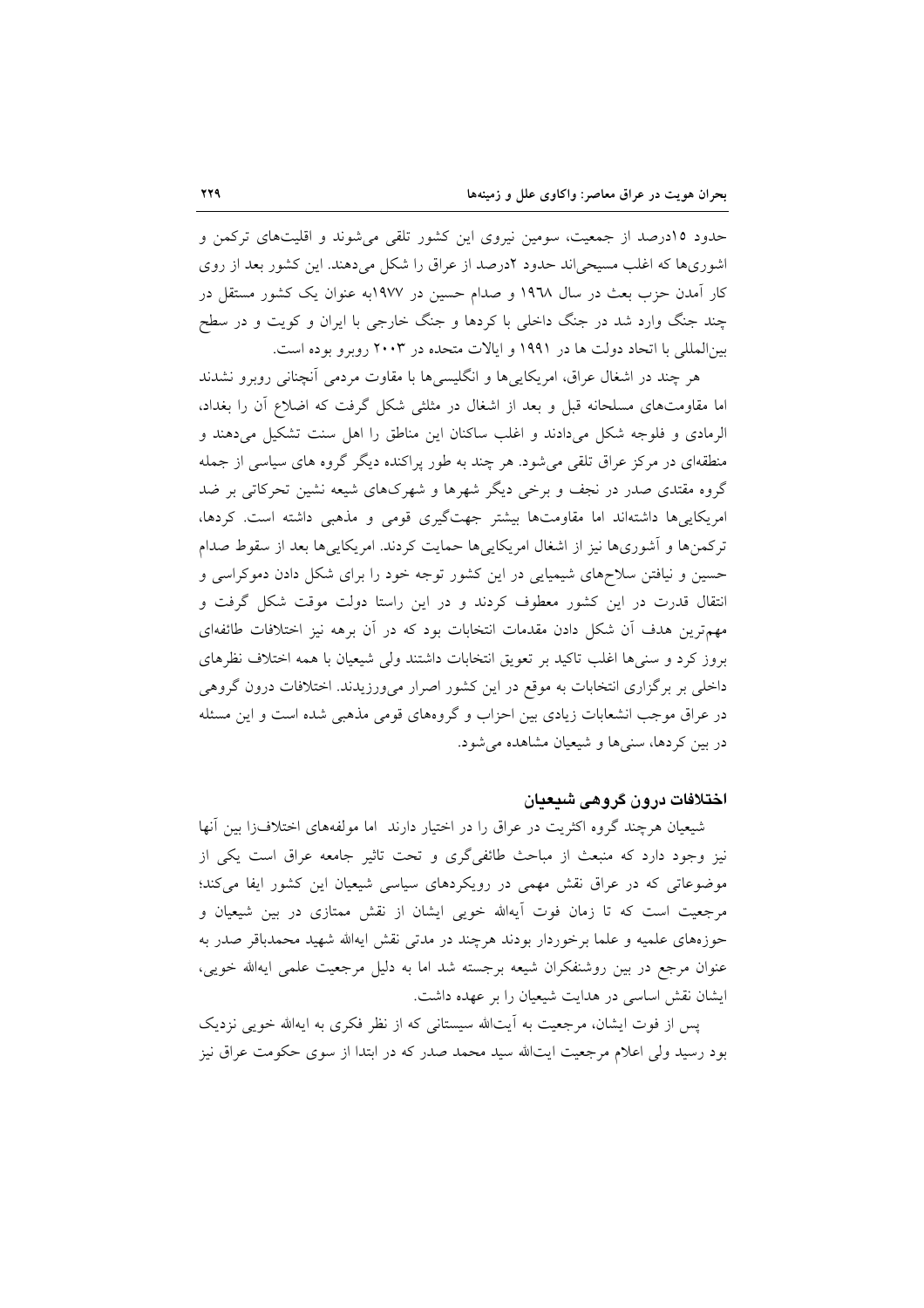حمایت می شد باعث چالش در رهبری شد. آیهالله صدر یک مرجع عرب و وابسته به خانواده صدریون بود و در بین جوانان و تودههای عرب خصوصاً بعد از شهادتش به محبوبیت زیادی رسید بعد از شهادت ایشان خط صدر به دوگروه انشعاب پیدا کرد عدمای به حمایت از آیتالله یعقوبی شاگر سیدمحمد پرداخته و به تاسیس حزب فضیلت اقدام کردند و گروه دیگر که اکثراً جوانانی با افکار انقلابی و ضداشغالگری هستند به پیروی از مقتدی صدر فرزند سیدمحمد صدر پرداختند، ولی همچنان نقش ایهالله سیستانی به عنوان یک مرجع اعلم و فراملی در بین شیعیان عراق از بقیه برجسته تر است

اعتقاد ایشان به نقش مردم در تعیین سرنوشت از اصول اساسی ایشان به شمار میرود، بهطوری که در تدوین قانون اساسی امریکاییها به دنبال این بودند تا با انتخاب عده ای از نخبگانِ گروههای مختلف عراقی آنها را مامور تدوین قانون اساسی عراق نمایند و دلیل آنها عدم وجود شرایط برای برگزاری انتخابات بود اما ایهالله سیستانی در دیدار اخضر ابراهیمی نماینده سازمان ملل با این امر مخالفت کرد و تنها راه تدوین قانون اساسی را منوط به شکل گرفتن مجلسی به نمایندگی از مردم تمام عراق از طریق انتخابات کرد (جعفریان، ۱۳۸۲ :۱۲٤) در جهت گیریهای سیاسی ایشان هیچ نظری که مخالف نقش مردم در تعیین سرنوشت سیاسی کشورشان باشد به چشم نمی خورد.

مساله دوم عدم اعتقاد ایشان به ایفای نقش مرجعیت در امور اجرایی و جزئی حکومت در عراق است. ایشان با درک جامعه شناسی گروههای مختلف مذهبی و سیاسی در عراق در پاسخ به سوالی در مورد دخالت مرجعیت در امور اجرایی نوشت «و المرجعیه لا تمارس دورا في السلطه و الحكم» و در ياسخ به اين پرسش كه آيا مايل هستيد دولتي مانند دولت ايران در عراق پدید اَید یا نه؛ پاسخ گفتند: چنین نیست، بلکه طالب دولتی هستیم که اصل دین و احکام آن را به عنوان دین اکثریت جامعه عراقبی محترم بشمارد» (جعفریان،۱۳۸۲: ۱۲۵) این دیدگاه ایشان در توصیه به روحانیون در عدم دخالت در کارهای اداری و اجرایی نیز مشاهده می شود و برای ایشان، احترام به قوانین اسلامی در عراق به دلیل اینکه دین اکثریت مردم است امری ضروری است و وظیفه روحانیون ارشاد و اشراف بر نهادها و مسئولان است. هر چند شیعیان در عراق از لحاظ جمعیتی اکثریت را در اختیار دارند اما از لحاظ جهتگیریهای سیاسی با يكديگر اختلاف زيادي دارند.

حزب الدعوه كه باسابقهترين حزب شيعه در عراق و از انسجام خوبي در مبارزه با رژيم بعث برخوردار بوده است نمونه اختلافات درون گروهی است به طوری که مهمترین گرایش در این حزب اداره حزب و رهبری به صورت شورایی است که همین مسئله باعث انشعاباتی در حزب از جمله الدعوه الاسلاميه شده است و گرايش دوم به قرائت جمهوري اسلامي از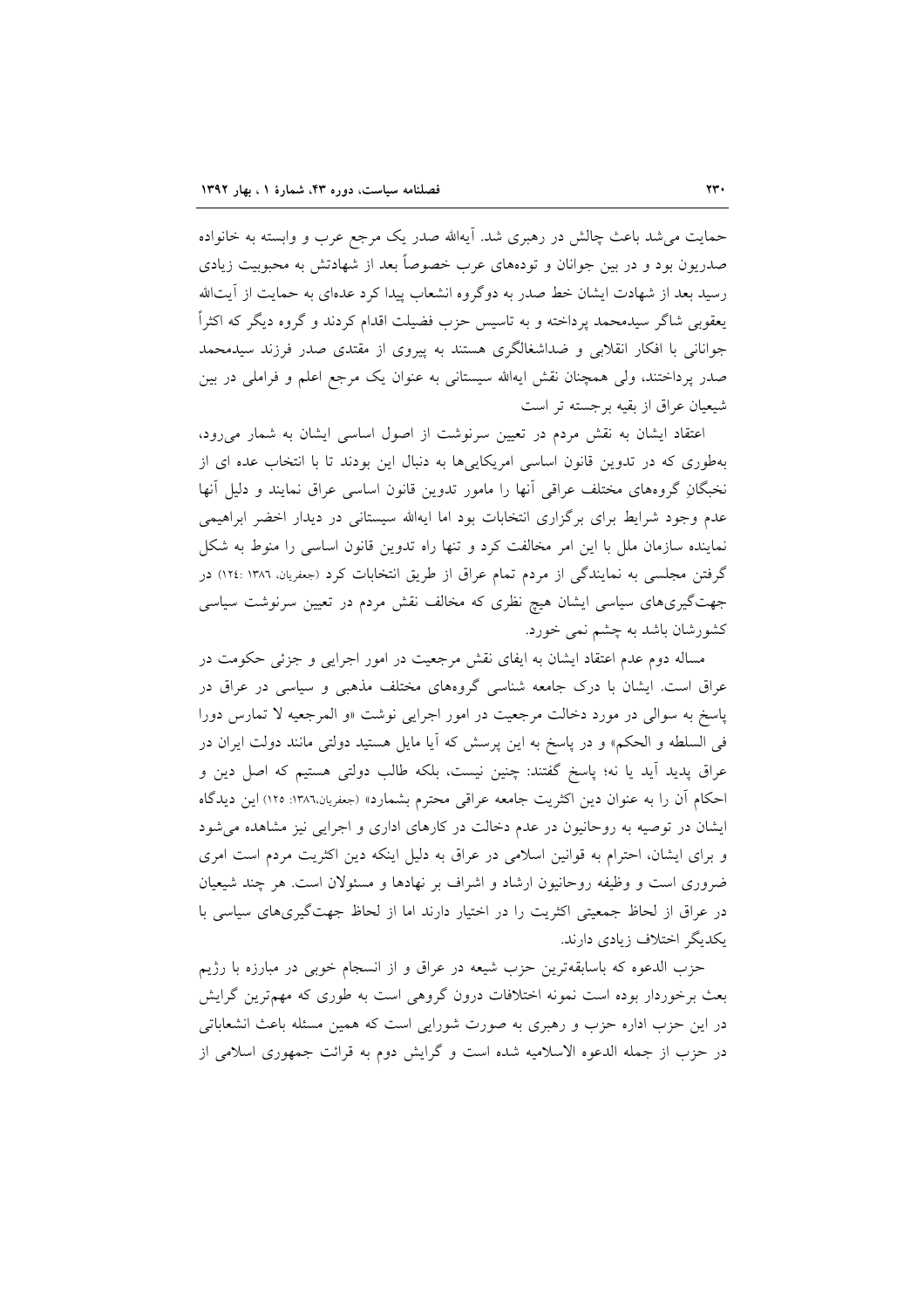ولایت فقیه اعتقاد دارد گروههای دیگی فعال شیعی مانند مجلس اعلای انقلاب اسلامی که نزدیکترین گروه به ایران است و گروه عمل اسلامی به رهبری مدرسی ها و جندالمهدی به رهبری مقتدی صدر در صدر گروههای فعال شیعی هستند. اما گروههای شیعی علیرغم مشترکات زیاد از انسجام کافی برخوردار نیستند. هر چند مرجعیت مسلط شیعه در عراق (اَيتالله سيستاني) خواهان دخالت مستقيم در سياست نيست، اما فعاليت اين گروها براى به دست گرفتن قدرت در عراق موجب اختلافات گستردهای بین شیعیان شده است به طوری که بحث طائفهگرایی در این گروههای سیاسی قابل پیگیری است. به طوریکه مجلس اعلا به رهبري حكيمها نماينده نجفىها، حزب الدعوه نماينده بصروىها و حزب عمل اسلامى نماینده کربلاییها محسوب می شوند و رقابت تاریخی نجفی و کربلاییها در این گروهها قابل مشاهده است.

ویژگیهای ساختاری قومی و مذهبی عراق در انتخاب مراجع نیز در برخی برهههای تاریخی بیتاثیر نبوده است. در برخی زمانها دولتها در عراق بر تبلیغ مرجعیت عرب در مقابل عجم تاکید کردهاند و تلاشهایی برای شکل دادن مدارس علمیه عربی انجام پذیرفته است. به دلیل اعتقاد تمام گروهها به مذهب شیعه، شکاف در این زمینه به تفاوت عرب و عجم کشیده شده است. به اعتقاد علی الوردی جامعهشناس عراقبی هر چند مرجعیت شیعه ماهیت فراملی دارد اما در برخی از برهههای زمانی مانند بعد از درگذشت شیخ انصاری پدیدار شده است که عربها به سراغ شیخ محمدحسین کاظمی و فارسها سراغ میرزای شیرازی و حبیبالله رشتی رفتند (الوردی، ۱۹۷۲: ۸۷. در عراق بعد از ۲۰۰۳ نیز فارغ از نقش فراملی اَیتالله سیستانی که مورد پذیرش اکثریت شیعه قرار دارد اما وابستگیهای عشیرهای در جهت گیریهای سیاسی بین حکیم ها، خانواده صدرها و شیرازی ها قابل تبیین است.

# هويت جديد در پرتو قانون اساسی

با تصویب قانون اساسی در ۱۵ اکتبر ۲۰۰۵ که به تایید ۷۸ درصد از رای دهندگان عراقی رسید سعی شد به کثرتگرایی قومی مذهبی به جای یکپارچهسازی زمان حزب بعث در این کشور توجه شود. مبنای این سیاست، عدول از ملت سازی یا هویت سازی مدرن است که بر یکپارچه سازی فرهنگی و به ویژه یکپارچه سازی زبانی قرار داشت و بر این اساس میتوان أن را نوعی ملت سازی پسامدرن نامید (أشوری ١٣٨٨: ٢٦٩ ) که براساس آن سعی شده ملت عراق را با ویژگی های متنوع خود مورد لحاظ قرار دهد.

در قانون اساسی راهکارهایی برای احیای هویت ملی عراقی و احترام به تنوعات مذهبی-قومی آمده که برخی از آنها عبارتند از: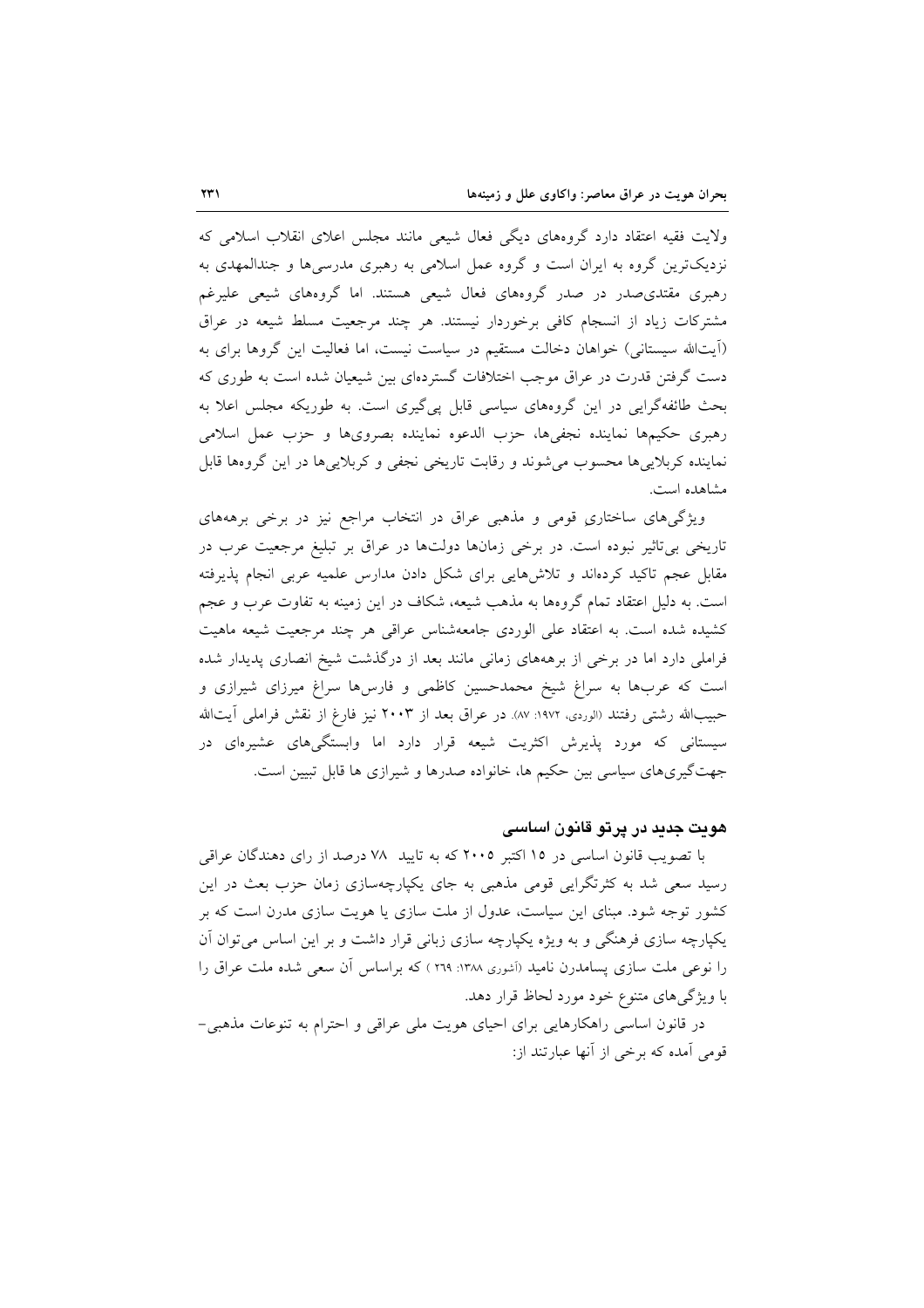تاکید بر هرفرد عراقی یک رای، به معنای تعهد به دموکراسی اکثریتی در این کشور خواهد بود که از تفوق اقلیت جلوگیری خواهد کرد. باتوجه به نگاه منفی شیعیان و کردها به سابقه تاریخی اقلیت سنی، این راهکار به معنای برداشتن یکی از موانع شکل گیری هویت در این کشور خواهد بود (پورسعید،۱۳۸۹: ۱۸٤)

ماده چهار قانون اساسی عراق بیان میکند: زبان عربی و کردی زبانهای رسمی عراق هستند و عراقی ها حق دارند طبق اصول آموزش، زبانهای مادری مانند ترکمنی یا سریانی و یا هر زبان دیگر در موسسههای آموزشی دولتی یا خصوصی به فرزندان خود آموزش بدهند. در ماده سوم نیز آمده است: عراق کشوری دارای اقوام، ادیان مذاهب مختلف است و یکی از بنیانگذاران و فعالان جامعه عرب و بخش ناگسستنی از ملت عرب به شمار می رود و عراق بخشی از جهان اسلام است.

این ماده هویت عراق را متکثر میداند و از تاکید بر هویت عربی تحکمی دوران صدام خودداری میکند. بعد از ۲۰۰۳ و روی کار آمدن شیعیان در عراق و تصویب قانون اساسی در این کشور، دیگر هویت این کشور یک هویت صرفاً عربی نیست بلکه چالش جدی میان اعراب و عراق جدید شکل گرفته است (المجذوب، ۲۰۰۹: ٦ ) به طوری که اختلافات دولت نوری المالکی با طارق الهاشمی بیشتر اختلاف مذهبی تلقی می شود. در قانون اساسی جدید عراق نیز حکومت این کشور فدرالی دانسته شده تا راهی برای غلبه بر تنوع قومی باشد اما در مورد شیوه اجرایی شدن این بند از قانون اساسی اختلافات زیادی بین گروههای سیاسی در این کشور وجود دارد.

فدرالیسم یک راه حل برای کشورهایی بوده است که مانند عراق از تنوع قومی برخوردارند و به نظر می رسد فدرالیسم راه حل مناسبی برای ممانعت از منازعه قومی و جدایی طلبی و همچنین تشکیل یک دموکراسی با ثبات در عراق ارائه میدهد چرا که با تقسیم قدرت بین دو سطح دولت، نقش پررنگتری به گروهها برای کنترل امور سیاسی؛ اجتماعی و اقتصادیشان فراهم می کند بهگونهای که آنها احساس میکنند کمتر استثمار میشوند (حاجی یوسفی،۱۳۸٦: ۱۲۱).

در صورت اجرایی شدن فدرالیسم، در شمال دولتی توسط کردها شکل خواهد گرفت که مقومات أن در حال حاضر فراهم است. رهبران شیعی نیز اگرچه بر دولت واحد تاکید می کنند اما در صورت اجرایی شدن فدرالیسم با شکل دادن دولتی در جنوب با مرکزیت بصره موافقت دارند و در مرکز نیز دولت سنیها تشکیل میشود که ضعیفترین دولت خواهد بود. این تقسیم جغرافیایی نیز براساس ملاکات قومی-مذهبی است به همین دلیل احتمال چالش بین این سه منطقه زیاد خواهد بود (الشجیری۲۰۰۹: ۱۷۵ ) و همین مسئله اجرایی شدن فدرالیسم در عراق را غیر ممکن کرده است.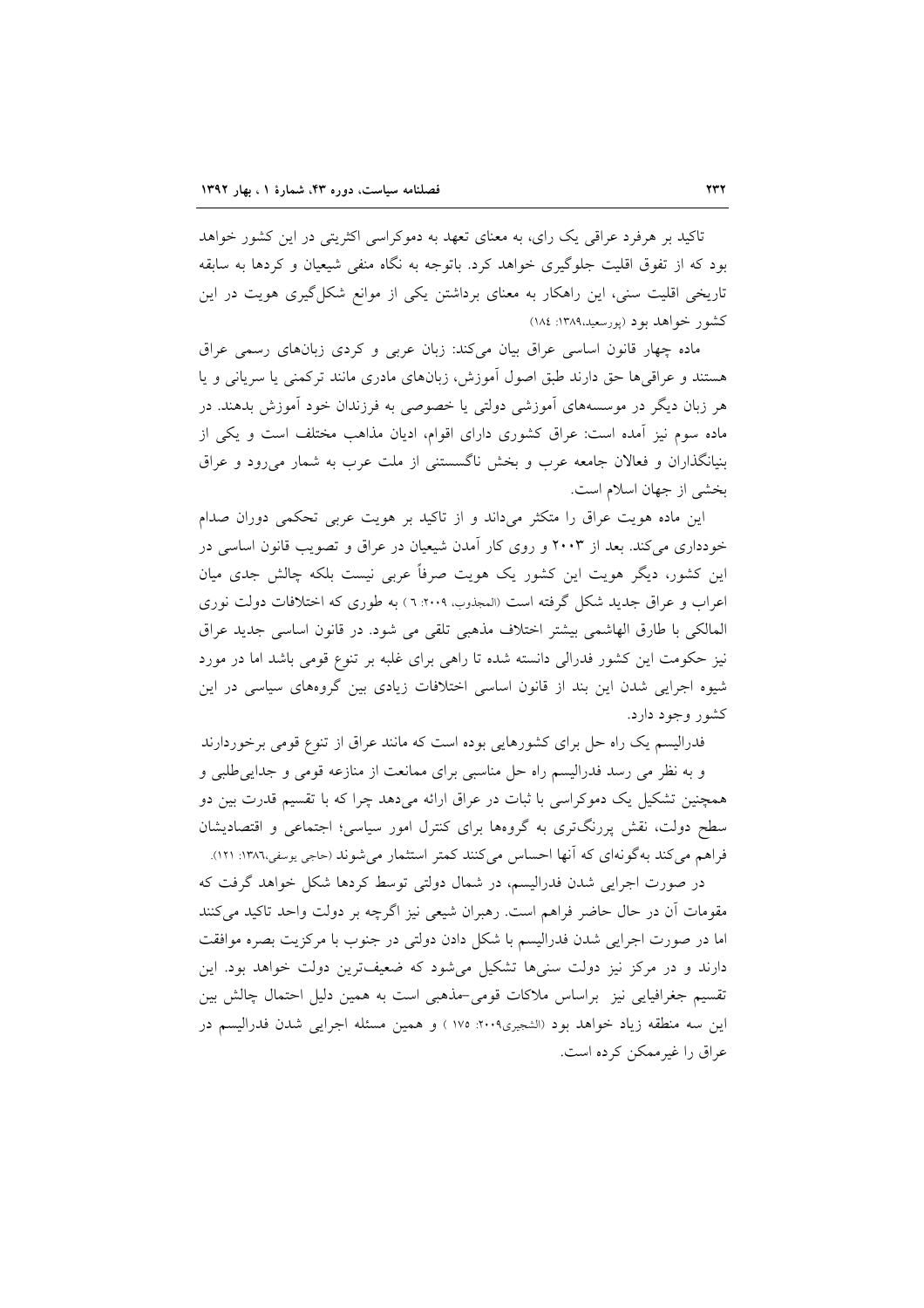بر اساس سخنان ریچارد هالبروک سفیر اسبق ایالات متحده در عراق: حکومت بر این کشور با دموکراسی بسیار دشوار خواهد بود زیرا یک دموکراسی واقعی، به رهبری شیعیان به مخالفت سنیها وکردها که مناصب حساسی را در اختیار دارند میانجامد این مساله بدتر از بوسنی خواهد بود، زیرا تعصبها عمیقتر است. ضمن أنکه جنگ بوسنی ادامه نخواهد یافت. اما جنگ بین سنیها، شیعیان و کردها اگر ما آنجا نباشیم هر روز به آسانی رخ خواهد داد (حاجي يوسفي،١٣٨٦: ١٢٢). هر چند در قانون اساسي جديد تلاش شده است تا به رفع مساله هويتي این کشور پرداخته شود اما گروههایی که در سالیان متمادی از قدرت محروم بوده و اکنون به قدرت رسیدهاند، به دلیل قوی بودن وابستگیهای قومی و مذهبی، بر اساس هویت ملی تصمیمگیری و ائتلاف نمیکنند و اقلیت در این کشور نیز قدرت یافتن اکثریت را در پرتو همین طائفه گرایی تبیین میکنند.

#### نتيجه

دولتها در عراق همواره با بحرانهای زیادی روبرو بودهاند که بحران مشروعیت در تمام دولتهای عراق از ابتدا تا قبل از تصویب قانون اساسی سال ۲۰۰۵ مشترک بوده است با گذار این کشور از دیکتاتوری به دموکراتیزه شدن، تا حدی این بحران با استقرار دولت قانون برطرف شده است. بحرانهایی مانند توزیع عادلانه ثروت و قدرت نیز در این کشور وجود داشته است که تمام گروهها به طور عادلانه از این منابع سود نمی بردهاند؛ حرکت به سمت شکل گیری قانونهای کارامد و شکل دادن ساختارهای اداری جدید، این کشور را به سمت عادلانهتری از لحاظ توزیع سوق میدهد. از لحاظ مشارکت نیز تنها از ۲۰۰۳ به بعد در این کشور مشارکت سیاسی به معنای فعالیت آزادانه احزاب و احترام به آراء مردم به رسمیت شناخته شده و بحران مشاركت رفع شده است.

مهمترین بحرانی که دولتهای عراق از ۱۹۲۰ تا امروز در آن مشترک هستند؛ بحران هویت است که در عراق بعد از ۲۰۰۳ با تاکید بیش از حد بر عوامل خارجی، به زمینههای داخلی این بحران توجه كافي نشده است. مهمترين عامل زمينهساز اين بحران، مشكلات ساختاري و تاریخی تقسیم قدرت به طور ناعادلانه بین گروههای قومی- مذهبی بوده است که امروزه تبدیل به شکافهای عمیق قومی - مذهبی در این کشور شده است. هر چند تاکید بر مواردی مانند فدرالیسم در قانون اساسی عراق، تلاشی برای شکلگیری هویت ملی بوده است اما مولفههایی مانند دولت ضعیف، بازگشت عشایر به صحنه قدرت، اختلافات درون گروهی و حضور نیروی خارجی همچنان این کشور را با بحران هویت مواجه کرده است و علیرغم گذار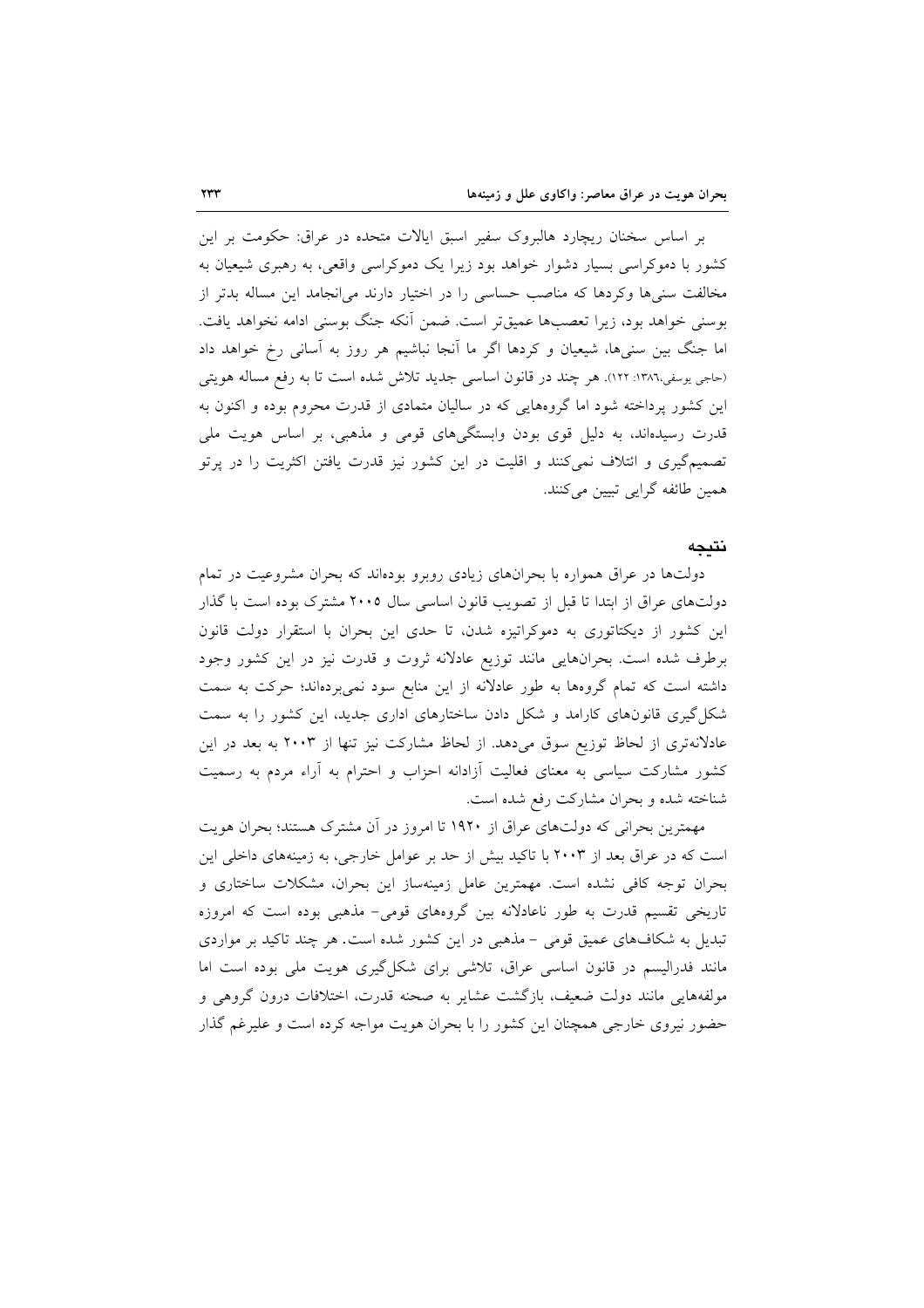این کشور از رژیمهای سلطنتی به کودتایی- دیکتاتوری و از ۲۰۰۳ به دموکراسی خواهی، هنوز زمینههای این بحران در این کشور موجود است..

# منابع و مآخذ:

## الف. فارسى:

- ۱. ازغندی، علیرضا، (۱۳۷۹)نخبگان سیاسی ایران بین دو انقلاب، تهران: قومس. ۲. اشوری، داریوش،(۱۳۸۸) هویت ملی و پروژه ملت سازی در پرسه ها و پرسه ها تهران : نشر اگه. ٣. الطائي، علي (١٣٨٧ ) بحران هويت قومي در ايران، تهران: شادگان ۴. بحرالعلوم، ابراهيم (۱۳۸۶) آينده عراق و مبدا مشاركت سياسي **"مجموعه مقالات كنفرانس بين المللي تحولات عراق و** چشم انداز امنیت منطقهای" تهران: مرکز تحقیقات استراتژیک ۵. بیرو، آلن، (۱۳۷۰)فرهنگ علوم اجتماعی، ترجمه باقر ساروخانی، انتشارات کیهان، چ دوم. ۶. پای، لوسین، (۱۳۸۰)بحران مشروعیت، **"بحرانها و توالی در توسعه سیاسی"**، ترجمه غلامرضا خواجه سروی، انتشارات يژوهشكده مطالعات راهبردي. ۷. یور سعید، فرزاد،(۱۳۸۹)براورد استراتژیک عراق اینده **" مطالعات راهبردی"** سال۱۳ شماره اول . ٨ تاجيك، محمد رضا،(١٣٧٩ )مديريت بحران، تهران: انتشارات فرهنگ گفتمان. ۹. جعفریان، رسول ، (۱۳۸۶)تشیع در عراق، مرجعیت و ایران، تهران: موسسه مطالعات تاریخ معاصر. ۱۰. حاجی یوسفی، امیر محمد و سلطانی نژاد احمد(۱۳۸۶) **سامان سیاسی در عراق جدید.** تهران :دفتر مطالعات سیاسی و بين المللي. ١١. خرمشاد، محمدباقر ونادري احمد(١٣٩٠) نقش حزب الدعوه الاسلاميه درگفتمان مقاومت جنبش شيعي "**شيعه شناسی "**سال نهم شماره ۳۳ ۱۲. دهشیری، محمدرضا،( ۱۳۷۹ )**کالبدشکافی تروریسم**، تهران: انتشارات اداره کل پژوهش معاونت سیاسی سازمان صداو سيما. ۱۳. سیف زاده، سید حسین،( ۱۳۶۸ )**نوسازی و دگرگونی جامعه**، تهران:انتشارات سفیر. ۱۴. قهوه چی، ریاض(1386) رویکردهای متعارض به مسئله امنیت در عراق**"مجموعه مقالات کنفرانس بین المللی** تحولات عراق و چشم انداز امنیت منطقهای" تهران: مرکز تحقیقات استراتژیک ۱۵. لاپالومبارا جوزف (۱۳۸۰ )نفوذ بحران و ظرفیت حکومت، **"بحرانها و توالی در توسعه سیاسی"**، ترجمه غلامرضا خواجه سروي، انتشارات يژوهشكده مطالعات راهبردي. ۱۶. موسی خانی مرتضی( ۱۳۶۹)م**دیریت بحران**، نشریه دانشکده علوم اداری و مدیریت بازرگانی، شماره یازدهم.
	- مشیر زاده، حمیرا،(۱۳۸۴ )تحول در نظریه های روابط بین الملل، تهران: سمت

#### ب. خارجي:

## - عربي

- ١. المنجد في الغه و الاعلام، ( ١٩٨۶)بيروت : دارالمشرق.
- ۲. المجذوب، حمد (۲۰۰۹)،أمن القومي العربي بين النظرية والتطبيق، مركز دمشق للدراسات النظريه و الحقوق المدنيه.
	- ٣. الوردي، علي، (١٩٧٢)، لمحات اجتماعيه من تاريخ العراق الحديث، بغداد: جلد٣.
		- ۴. الحسيني، عبدالرزاق،( ١٩٥٨ )العراق قديما و جديدا، صيدا: مطبعه العرفان.
- ۵. الشجيري،رنا،( ٢٠٠٩ )،السياده العراقيه في ظل العلاقات مع الولايات المتحده، "شوون العراقيه" مركزالعراق للدراسات